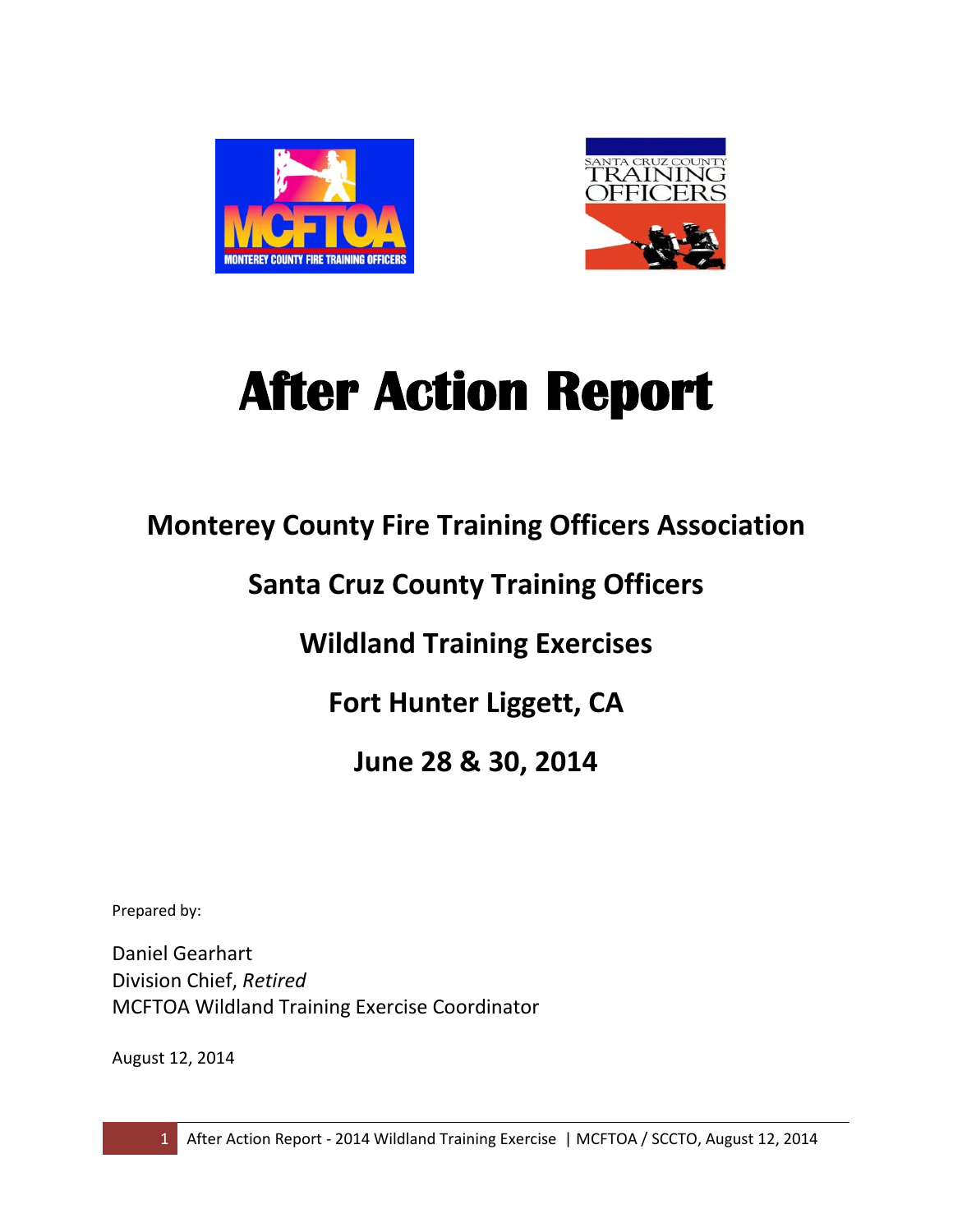## **Monterey County Fire Training Officers Association Santa Cruz County Training Officers Wildland Training Exercises - June 28 & 30, 2014**

# **Table of Contents**

|                                                     | Page |
|-----------------------------------------------------|------|
| <b>Personnel and Resources</b>                      | 4    |
| <b>Pre-Event Planning Summary</b>                   | 5    |
| <b>Pre-Event Planning</b>                           |      |
| Advertising / Registration                          | 7    |
| Fort Hunter Liggett Fire Department                 | 9    |
| Range Control - Training Support Request            | 9    |
| Monterey Bay Unified Air Pollution Control District | 9    |
| Media Outreach                                      | 10   |
| Monterey Peninsula College                          | 10   |
| S-234 Ignitions Operations Class                    | 11   |
| <b>Operational Summary</b>                          | 11   |
| <b>Daily Operations</b>                             |      |
| Daily Schedule                                      | 13   |
| Check-In                                            | 13   |
| <b>Incident Action Plan</b>                         | 13   |
| <b>Overhead Personnel Briefing</b>                  | 14   |
| Incident Briefing                                   | 14   |
| <b>Radio Communications</b>                         | 14   |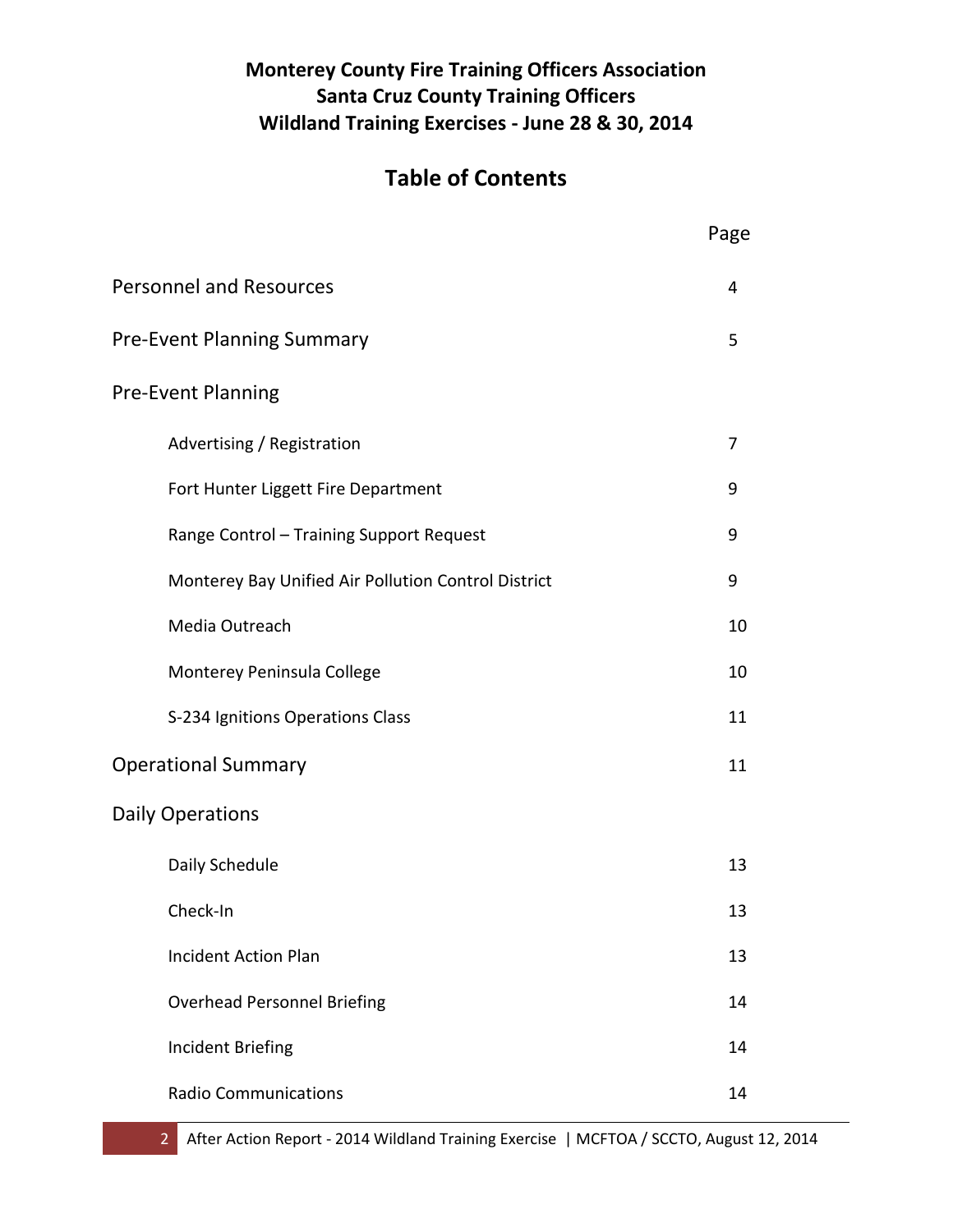| Medical / Injuries                        | 15 |
|-------------------------------------------|----|
| Base Camp / Command Post                  | 15 |
| Logistics                                 | 15 |
| <b>Food Unit</b>                          | 15 |
| Student Instruction / Live-Fire Scenarios | 15 |
| <b>Water Supply</b>                       | 18 |
| <b>Traffic Control</b>                    | 18 |
| Mop-Up Activities                         | 18 |
| Post Incident Briefing                    | 18 |
| <b>Demobilization Plan</b>                | 19 |
| <b>Evaluation Forms</b>                   | 19 |
| <b>Post-Event Activity</b>                |    |
| Certificates of Participation             | 19 |
| Certificates of Appreciation              | 20 |
| <b>Financial Summary</b>                  | 20 |
| <b>After Action Report</b>                | 20 |
| Recommendations                           | 21 |
| Attachments                               |    |
| <b>Overhead Personnel List - Final</b>    | 23 |
| Resource List - Final                     | 24 |
| <b>Informational Flier</b>                | 25 |
| <b>Financial Statement</b>                | 26 |
| <b>Evaluation Results</b>                 | 28 |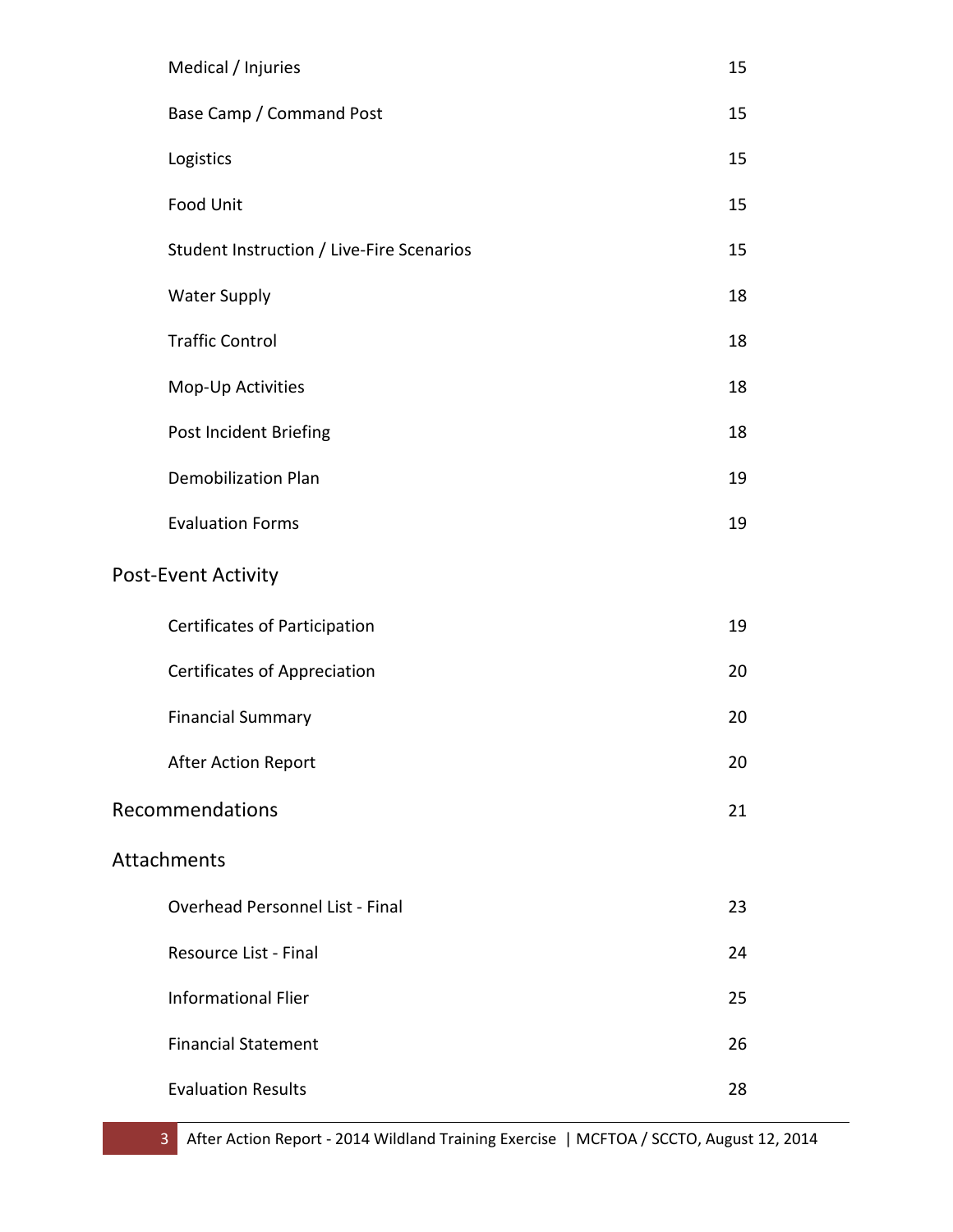## **Personnel and Resources:**

#### **June 28, 2014:**

| 48  | IC:                 | Pat O'Connell       |
|-----|---------------------|---------------------|
| 5   | Safety Officer:     | Mike DiTano         |
| 2   | Asst. Safety        | Johnny Fox          |
| 0   | Plans / PIO:        | Daniel Gearhart     |
|     | Strike Team Leader: | Deano Lindsey       |
| (1) | Instructor:         | Dave Jensen         |
| (1) | Instructor:         | Mike Conrad         |
| (1) | Instructor:         | Tim Theilen         |
| (1) | Instructor:         | Jim Delucci         |
| (1) | SOFR:               | <b>Todd Skrabak</b> |
|     | Agency Rep.         | Jeff Minetti        |
|     |                     |                     |

Big Sur VFB (2) (Not part of Strike Team, separate training)

#### **June 30, 2014:**

| <b>Total Participants:</b>     | 49  | IC:                      | Pat O'Connell        |
|--------------------------------|-----|--------------------------|----------------------|
| <b>Total Engine Companies:</b> | 8   | Safety Officer:          | <b>Brad Hinckley</b> |
| <b>Water Tenders:</b>          | 2   | Plans / PIO:             | Daniel Gearhart      |
| Comm Unit:                     | 1   | <b>Assistant Safety</b>  | Mike DiTano          |
| <b>Agencies:</b>               |     | <b>Assistant Safety:</b> | Ron Esche            |
| ST 2175:                       |     | STL 2175:                | <b>Brett Loomis</b>  |
| Spreckels VFC                  | (1) | Instructor:              | Peter Robbert        |
| Presidio of Monterey FD        | (1) | Instructor:              | <b>Todd Skrabak</b>  |
| Marina FD                      | (1) | Instructor:              | Dale Williams        |
| <b>Central FPD</b>             | (1) | SOFR:                    | John Lundgren        |
| ST 2327:                       |     | STL 2327:                | Ron Rickabaugh       |
| Aptos / La Selva FPD           | (1) | Instructor:              | Jason Hajduk         |
| <b>Branciforte FPD</b>         | (1) | Instructor:              | Jed Wilson           |
| Cal Fire - CZU                 | (1) | Instructor:              | Mike Conrad          |
| <b>Scotts Valley FPD</b>       | (1) | SOFR:                    | Tim Theilen          |
|                                |     | Comm Unit Leader:        | Sam Klemek           |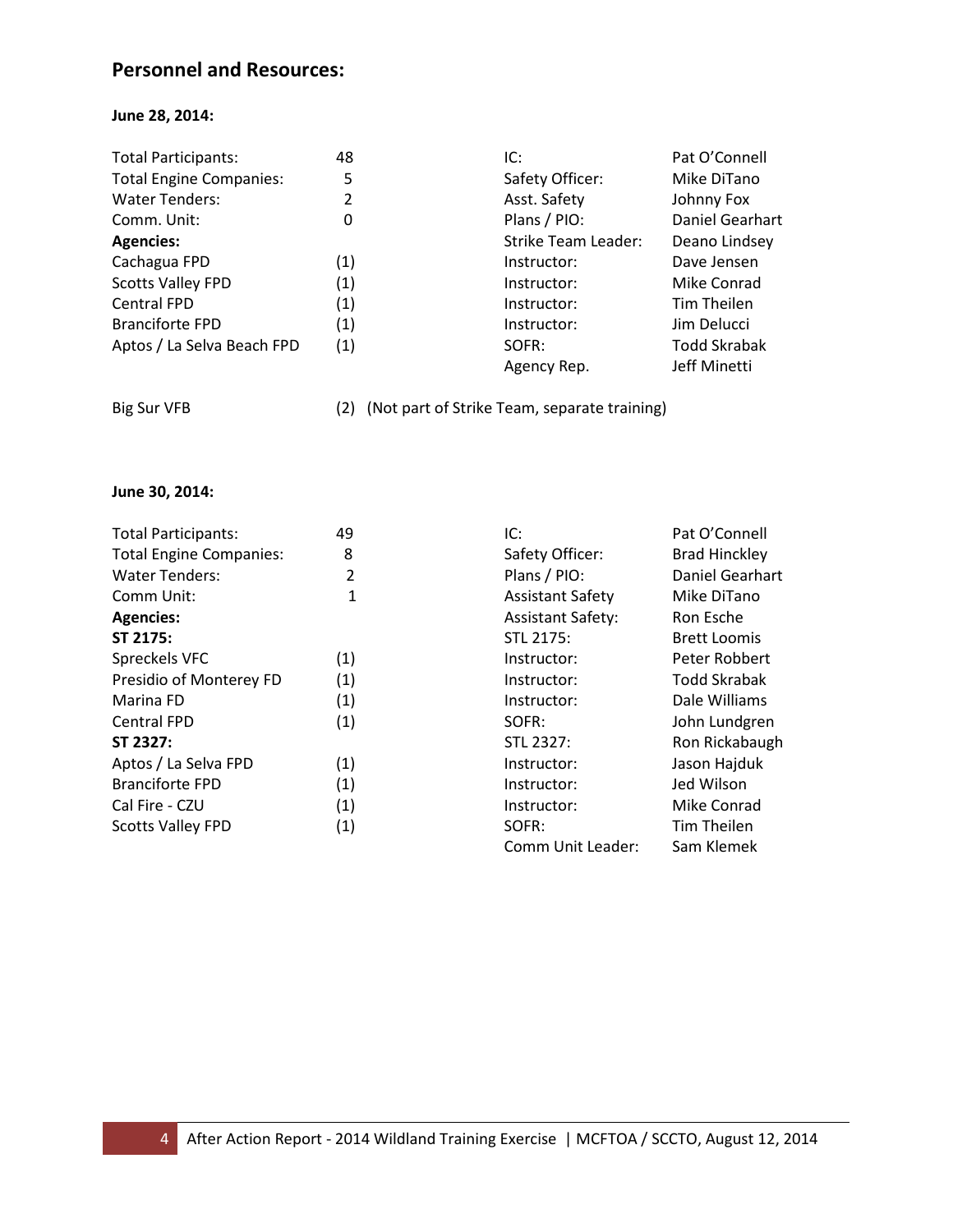## **Pre-Event Planning Summary:**

In the early part of 2013, in-depth discussions began for exploring the possibility of expanding the current size of the wildland training exercises. The focus was to eventually move to a multiday event similar to the previously held Wildland Fire School which spanned over the course four continuous days. The traditional Wildland Fire School was discontinued in 2011 due to extremely low pre-registrations. At the height of the Wildland Fire School, participation reached 60 engine companies with an overhead staff of about 50 personnel. Believing that reviving the Wildland Fire School was a realistic possibility, the MCFTOA designated \$60,000 from their general fund into a special Wildland Fire School account. Although believed to be a realistic goal, it was felt that a slow expansion would provide the best possibility for success.

Just prior to the Wildland Training Exercises in 2013, a discussion started between the wildland committee of the MCFTOA and representatives of the Santa Cruz County Training Officers about combining resources and participants for a joint wildland training exercise at Fort Hunter Liggett. The Santa Cruz County Training Officers hosted a similar wildland training exercise at Fort Hunter Liggett shortly before the scheduled wildland training exercises of the MCFTOA in June of 2013.

On August 8, 2013, the MCFTOA continued to discuss the possibility of reviving the traditional Wldland Fire School but recognized the challenges of identifying sufficient personnel to plan and manage the complexity of such an event. At that time, it was decided to formally establish a partnership with the Santa Cruz County Training Officers for a joint wildland training exercise in 2014.

In October 2013, the MCFTOA wildland committee coordinator contacted the Fort Hunter Fire Department in preparation for the 2014 wildland training exercises and received confirmation for conducting the exercises again in 2014. Assistant Chief Clinton Tolle of the FHL Fire Department said that the entire month of June would be blocked out for the exercises in the same location as before, Training Area 12B located west of Lower Stony Creek Reservoir.

On October 19, 2013, MCFTOA wildland committee members Dan Gearhart and Pat O'Connell met with Mike Conrad, Todd Skrabak, and Tim Thelien, representing the Santa Cruz County Training Officers, in Moss Landing, CA. During that meeting, it was agreed to form a joint partnership between the two associations for conducting the wildland training exercises in 2014. As part of the exercises, it was decided to explore related training opportunities such as an S-234 Ignition Operations class and an off-road driving class.

On January 29, 2014, a meeting was conducted at the Fort Hunter Liggett Fire Department with Dan Gearhart and Pat O'Connell from the MCFTOA, along with Tim Theilen and Todd Skrabak from the SCCTO. At that time, tentative dates for the training exercises were established as June 3, 5, and 7, 2014. Due to the lack of rain through the fall of 2013 and early winter of 2014, alternative dates of April 22, 24, and 26, 2014, were proposed in the event that seasonal rains would not occur. If rains did not happen, this would allow for wildland training during much milder temperatures while still having good burning conditions.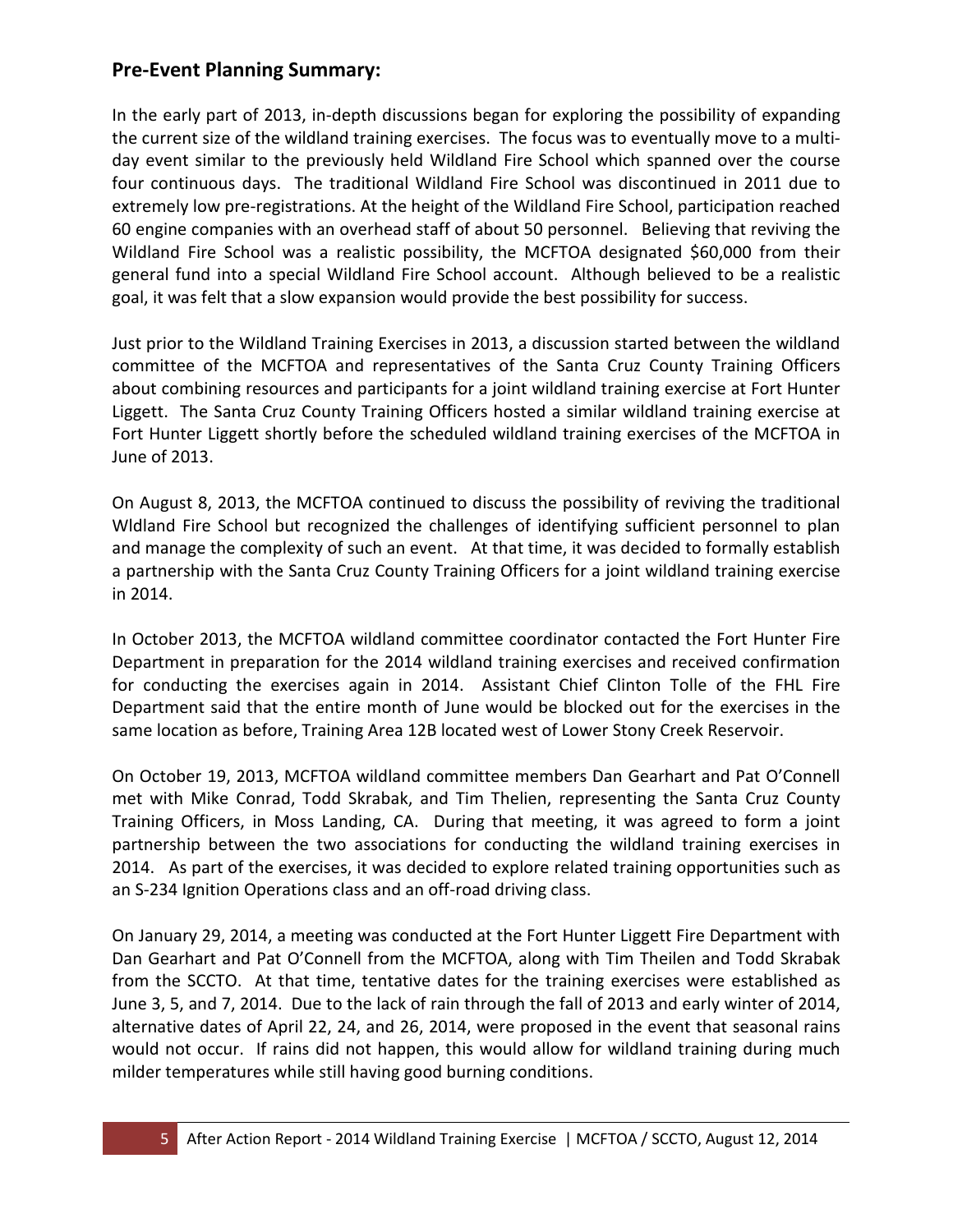In February 2014, a countywide training needs assessment was distributed to all Monterey County fire agencies along with the membership of the MCFTOA. As part of the survey, an inquiry about desired task book sign-offs was included to determine the level of interest for needed sign-offs during the upcoming wildland training exercises. Only one response to the survey was received about task book sign-offs, that being a FOBS position. Due to a lack of interest in task book sign-offs, it was decided not to pursue task book sign-off opportunities during the wildland training exercises.

During the March 13, 2014 meeting of the MCFTOA, the dates for the S-234 Ignition Operations class were announced as May 15 & 16, 2014 at Fort Hunter Liggett. A third day of class, May 17, 2014, was proposed for a practical burring session if conditions allowed. It was decided that the class would be limited to personnel from Monterey, Santa Cruz, and San Benito County fire agencies with a registration fee of \$75.00. The class would be limited to 25 students.

On April 4, 2014, an informational flyer and registration form for the wildland training exercises were distributed to all Monterey, Santa Cruz, and San Benito County fire agencies. A registration deadline was established as May 16, 2014 at 1700 hours. At that time, the exercises were advertised as having no registration fee.

During the MCFTOA meeting held on April 10, 2014, a discussion ensued about MPC college registrations relating to the wildland training exercises. As with previous years, the wildland training exercises would be run through Monterey Peninsula College at the reimbursement rate of \$1.00 per hour per student. During the meeting, MPC Fire Technology Director Dave Brown sated that all MPC registrations are now accomplished through an on-line process. Paper applications were no longer being used and all participants of the wildland training exercises would need to pre-register with MPC through the on-line process. Believing it would be a challenge to capture all the participants through an on-line registration process, it was decided not to run the class through Monterey Peninsula College. In an effort to re-coup the potential lost revenue, it was decided to charge a registration fee of \$10.00 per person per day for all attendees of the wildland training exercises. Invoices would be sent to all agencies at the conclusion of the exercises.

During the same meeting, April 10, 2014, Fire Chief Martha Karstens from the Big Sur Volunteer Fire Brigade requested that their agency be allowed to bring approximately 15 recruit volunteer firefighters on one day of the wildland training exercises. Chief Karstens said they would bring their own instructors and that they would like to utilize a separate area aside from the mobile attack training. The MCFTOA felt that providing a training area for a local fire agency to train recruit firefighters met the intent of our exercises and as such, approved the request from the Big Sur Volunteer Fire Brigade.

On April 25, 2014, we were notified by the Fort Hunter Liggett Fire Department that the military base commander had decided not to allow any outside training while military exercises were occurring which included the dates of June 3, 5, and 7, 2014. We were informed that our training could occur anytime between June 28, 2014 and July 11, 2014. Dates were eventually rescheduled for June 28, 30, and July 2, 2014 and the planning process resumed with these revised dates.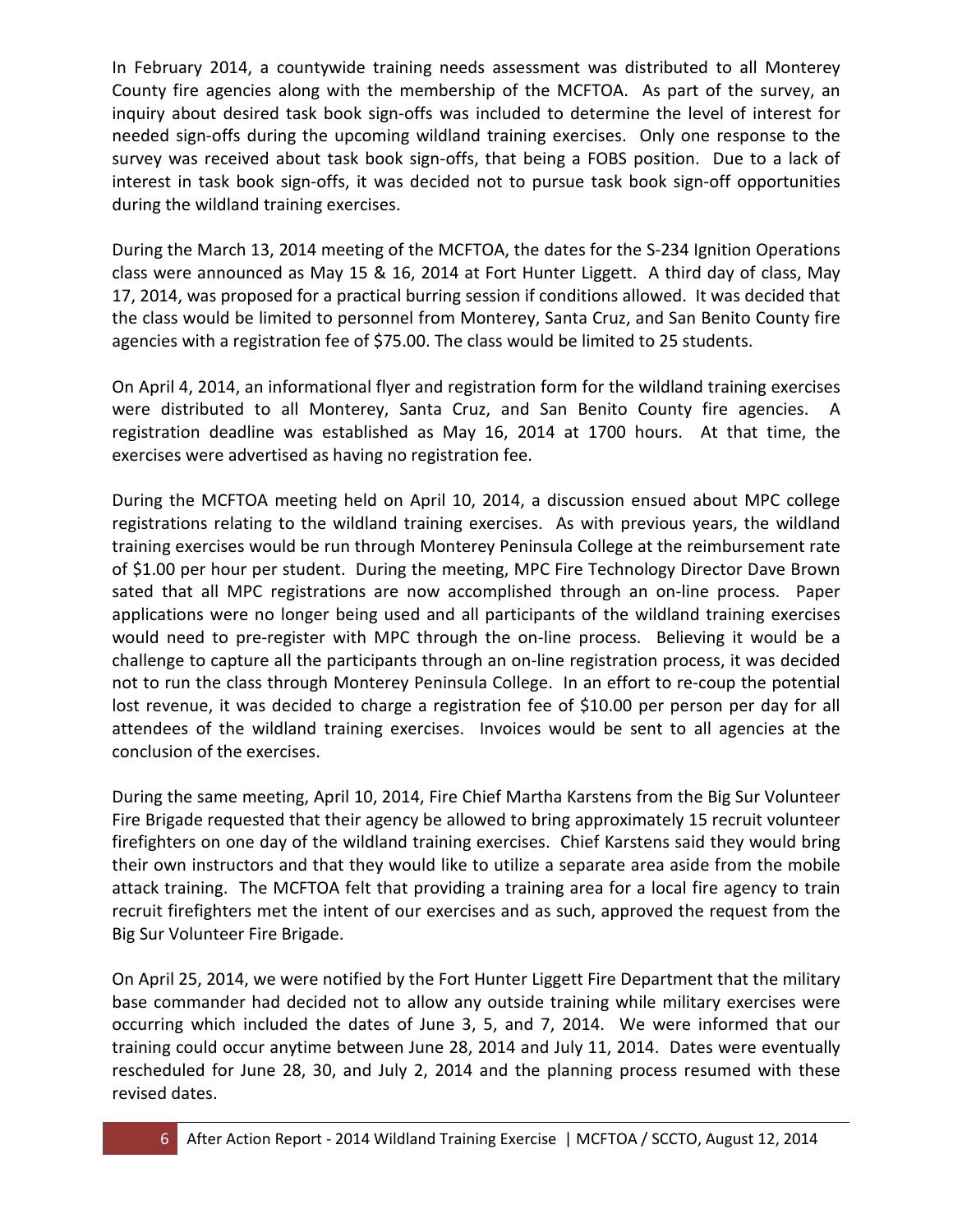During the meeting of the MCFTOA held on May 8, 2014, it was decided to continue moving forward with the training exercises with proposed rescheduled dates of June 28, 30, and July 2, 2014. Being that the dates were much later in the year than normal, it was decided to receive approval from both the Monterey and Santa Cruz County Fire Chiefs Association before officially announcing the rescheduled dates.

During a joint meeting of the Monterey County Fire Chiefs Association and the Santa Cruz County Fire Chiefs Association held on May 15, 2014 in Watsonville, CA., the rescheduled dates of the wildland training exercises were proposed to the two associations. Although none of the representative chiefs could fully commit to agency participation that late in the year, there was no objection with the rescheduled dates of June 28, 30, and July 2, 2014.

On May 22, 2014, a wildland training exercise planning meeting was held in Aptos which included Dan Gearhart, Mike Conrad, Todd Skrabak, and Tim Theilen.

On May 24, 2014, a revised informational flyer and registration form were sent to all Monterey, Santa Cruz, and San Benito County fire agencies. The revised flyer included the new dates of June 28, 30, and July 2, 2014, a registration deadline of June 13, 2014, and that there would be a registration fee of \$10.00 per person per day.

During the June 12, 2014 meeting of the MCFTOA, it was decided that the training exercises would be considered a countywide "Movement Drill." The plan was to page out agencies on the morning of each exercise, meet at a pre-determined location, and request mutual aid from Santa Cruz County on behalf of the Fort Hunter Liggett Fire Department. As it was, due to low agency participation, the movement drill portion of the exercises was cancelled.

On June 25, 2014, a final planning meeting between the Planning Section Chief and the Deputy Planning Section Chief was held in Aptos, CA. At that time, Strike Team and overhead assignments were determined based on agency registrations overhead personnel availability.

## **Pre-Event Planning**

#### **Advertising / Registration:**

On April 4, 2014, notification was sent to all Monterey, Santa Cruz, and San Benito County fire agencies announcing the original dates of the training exercises. A registration deadline was established for May 17, 2014 at 1700 hours. Several reminder emails were sent to all agencies prior to the deadline. The email notification contained an informational flier and an electronic PDF "fill-in" registration form that was designed to be completed and returned via email.

During the initial registration process, the exercises were advertised as "no charge" to the participating engine companies. After the decision was made by the MCFTOA on April 10, 2014 to not process the exercises through Monterey Peninsula College for reimbursement, a registration fee of \$10.00 per person per day was established in an effort to recoup the revenue anticipated from the MPC reimbursement. The \$10.00 registration fee was included on the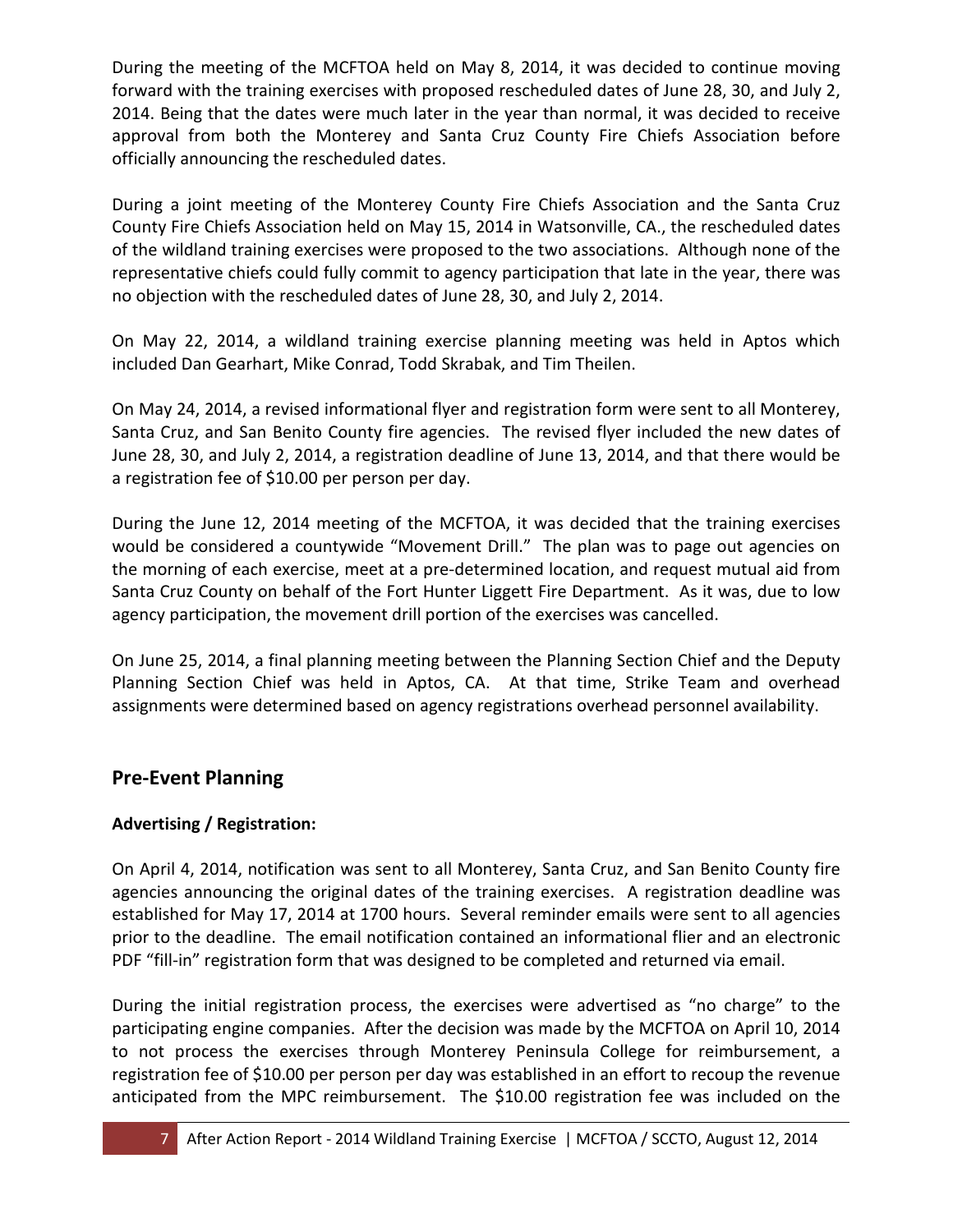revised informational flyer distributed on May 24, 2014. On July 17, 2014, all attending Monterey County agencies and the Santa Cruz County Training Officers were sent registration fee invoices based on actual participation.

After receiving notice on April 25, 2014 from the Fort Hunter Liggett fire department that the proposed dates of June 3, 5, and 7, were unavailable, the registration process was placed on hold until new dates could be re-established. After approval from the Monterey and Santa Cruz County Fire Chiefs Association on May 15, 2014, notification was sent to all agencies of the revised dates. On May 24, 2014, a revised informational flyer and registration form were sent to all Monterey, Santa Cruz, and San Benito County fire agencies which included a revised informational flyer and registration form with a registration deadline of June 13, 2014. Due to low registrations, the registration deadline was waived and all agencies that requested participation were accepted.

As with last year, registrations forms were a PDF "fill-in" document. The needed information could be typed in and then returned via email in the same format.

By June 24, 2014, a total of 26 engine companies from the two counties had agreed to participate in the 3-day training exercise. This was an average of 8.66 engines per day. Our initial goal was to have a minimum of 10 engines per day, which would provide for two Strike Teams of 5 engines each. Due to various reasons, actual attendance was lower than preregistrations. Total participation for the two days was 13 engine companies with 5 engine companies on June  $28<sup>th</sup>$  and 8 engine companies on the June  $30<sup>th</sup>$ . Due to the low number of participants, only (1) strike team of 5 engines was formed on June  $28<sup>th</sup>$ , and two strike teams with (4) engines each were formed on June  $30<sup>th</sup>$ .

The following graph illustrates **engine company pre-registrations** just prior to the start of the exercises:

|                         | June 28 <sup>th</sup> | June 30 <sup>th</sup> | July $2^{nd}$ |
|-------------------------|-----------------------|-----------------------|---------------|
| <b>Monterey County:</b> |                       |                       |               |
| Santa Cruz County:      |                       |                       |               |

The following graph illustrates **actual engine company participation** during the training exercises. The difference is due to last minute agency cancellations and the cancelling of the July 2<sup>nd</sup>, exercise:

June 
$$
28^{th}
$$
 June  $30^{th}$ 

Monterey County: 1 3

Santa Cruz County:  $\begin{array}{ccc} 4 & 5 \end{array}$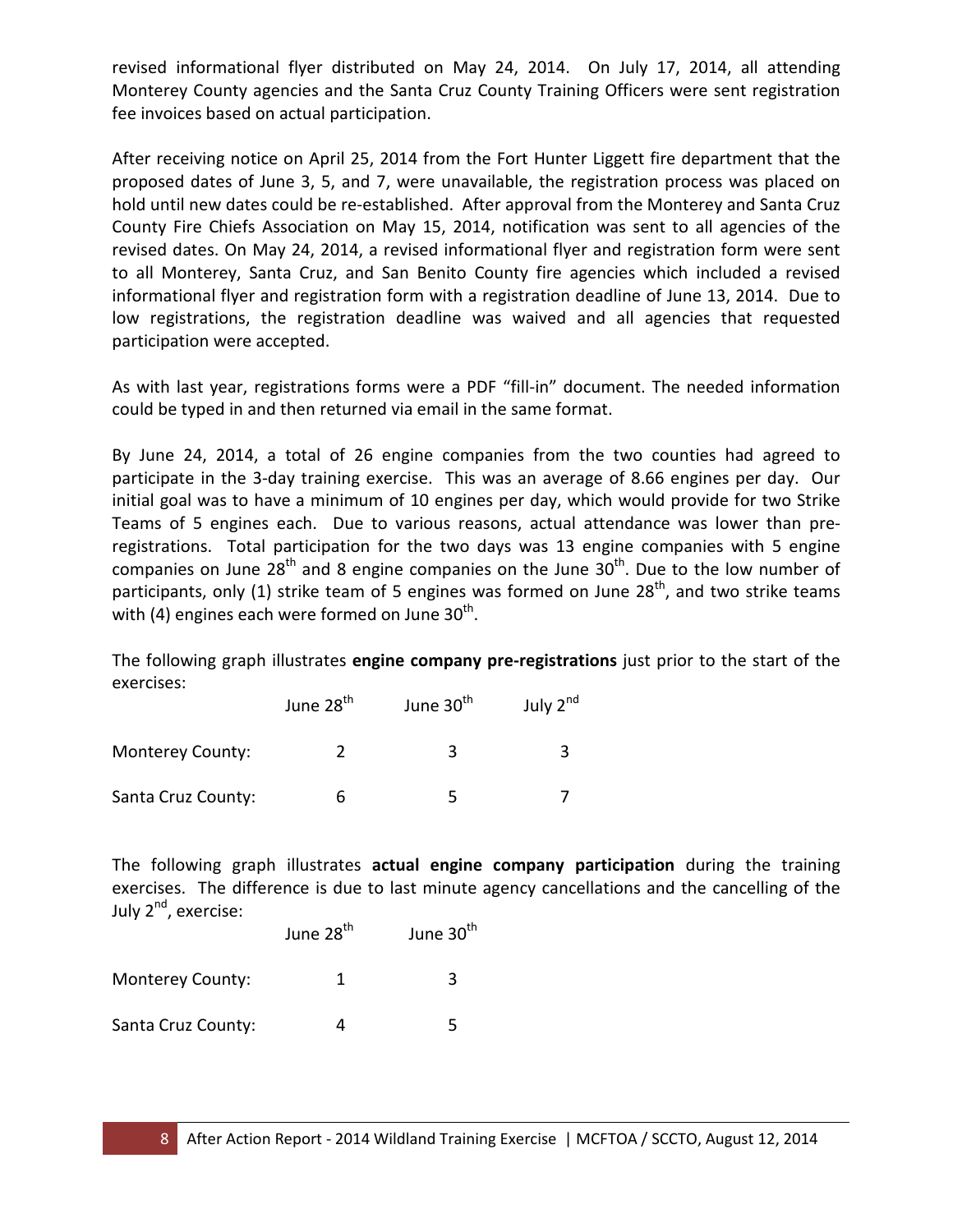#### **Fort Hunter Liggett Fire Department:**

In October 2013, contact was made with the Fort Hunter Liggett Fire Department to begin the planning process for the 2014 wildland training exercises. At that time, we were authorized to use the same training area as in 2013, Training Area 12B. The area is about 1000 acres divided into (6) sections, each section separated by dirt roads.

On January 29, 2014, MCFTOA wildland committee members and the SCCTO met with the Fort Hunter Liggett Fire Department to establish agreed upon dates and needed responsibilities. During this meeting, the dates of June 3, 5, and 7, 2014 were proposed. Due to the lack of rain, and the uncertainty if any rain was actually going to occur, alternate dates of April 22, 24, 26, 2014 were established. If rains did not occur, the grasses would still be suitable for burning and the temperatures would be far milder than later in the year.

On April 25, 2014, the Planning Section Chief of the wildland training exercises received a telephone call from Assistant Chief Clinton Tolle form the Fort Hunter Liggett Fire Department concerning the planned dates of the exercises. Joining the call were FHL Fire Chief Chris McGuire and Assistant Chief Jeff Minetti. Chief Tolle said that they were just informed by the Base Commander that any outside training would not be allowed to occur during military training exercises, which would include the planned dates of June 3, 5, and 7, 2014. Chief McGuire said they lobbied on our behalf but that the Base Commander was firm on her decision. Chief Tolle said that the only time available would be between June 28<sup>th</sup> and July 11, 2014. Chief Tolle said that the wildland training could occur during that time frame.

Based on that information, notifications were sent to all Monterey, Santa Cruz, and San Benito County fire agencies that the wildland training exercises scheduled for June 3, 5, and 7, 2014 were cancelled with the possibility of re-scheduling the training at a later date.

#### **Range Control – Training Support Request:**

Per the Fort Hunter Liggett Range Control, a Training Support Request (TSR) was required for the wildland training exercises during the dates and location desired. The Training Support Request was completed by the Deputy Planning Section Chief, Mike Conrad, and the Planning Section Chief, Dan Gearhart. Once completed, the TSR was submitted to the Fort Hunter Liggett Fire Department for review on June 6, 2014. On June 13, 2014, we received notification from the Fort Hunter Liggett Fire Department that Range Control had officially approved our Training Support Request for the dates and location requested.

#### **Monterey Bay Unified Air Pollution Control District:**

Prior to the exercises, the Monterey Bay Unified Air Pollution Control District was contacted both by verbal notification and a follow-up email. The MBUAPCD requested a "same-day" notification for the three days of training. This request was fulfilled by a phone call to the MBUAPCD office on the morning of each exercise. Information concerning the training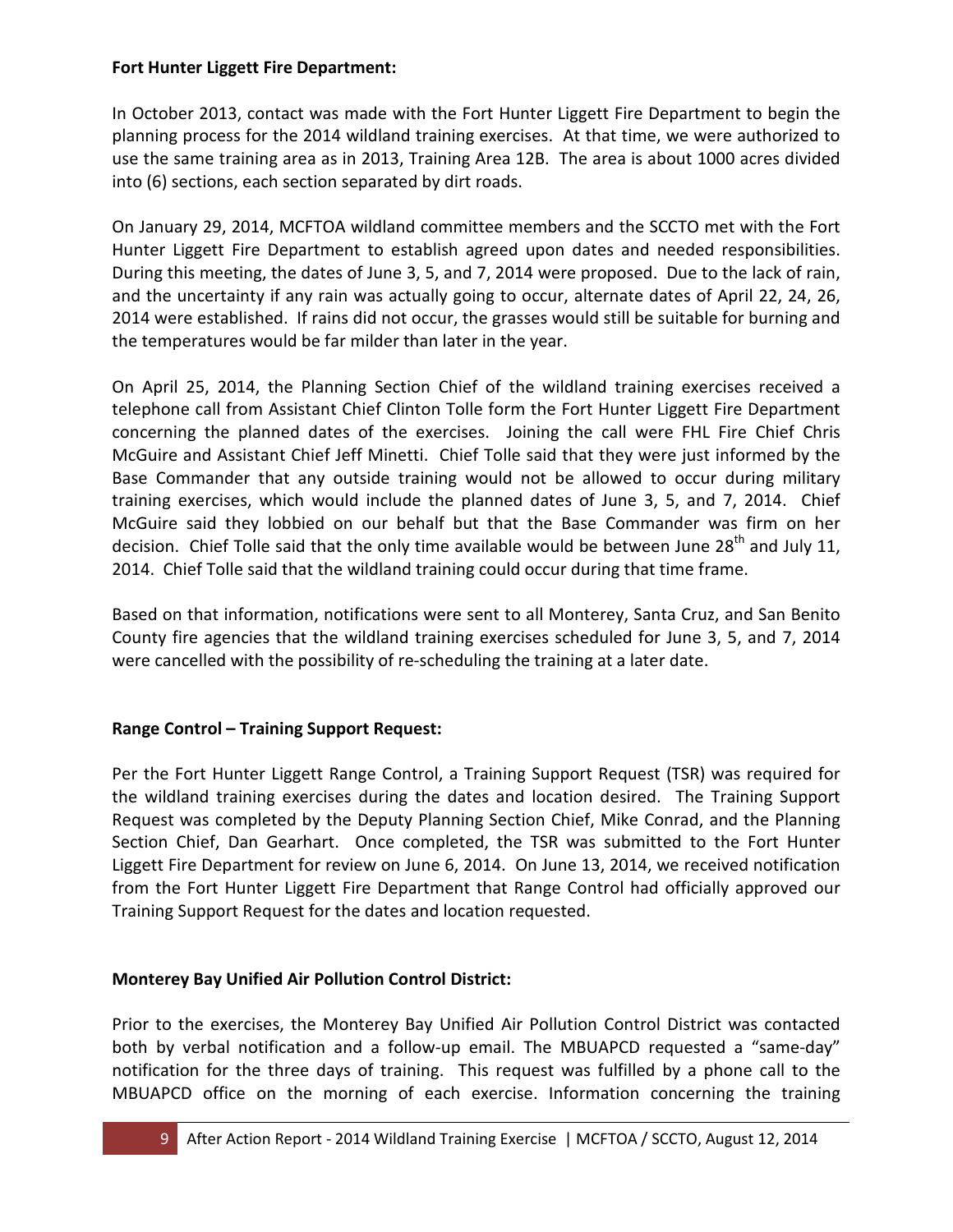exercises appeared on the MBUAPCD website in the "Prescribed Burn" section prior to the training.

Prior to the exercises, the MBUAPCD inquired as to what public official was requiring the wildland fire training. The MBUAPCD cited Rule 438, Part 2.43 "Training Burn for the Instruction of Public Employees." The section is as follows:

*"A public officer is authorized to set or permit a fire when such fire is, in his or her opinion, necessary for the instruction of public employees in the methods of fighting fire per Health and Safety Code Section 41801(b). A training burn typically involves burning less than 40 acres of vegetation. See also Sections 1.3.1, 1.3.2 and 1.3.3 above."*

In response to the request from the MBUACPD, Chief Brian Dempsey, president of the Monterey County Fire Chiefs Association sent a memorandum to the MBUAPCD sating that the "… training is vital to the safety of our firefighters who are deployed Statewide during fire season…" The memorandum satisfied the request from the Monterey Bay Unified Air Pollution Control District.

#### **Media Outreach:**

Over the past few years, significant efforts were placed on reaching out to local media outlets. Actual results from this outreach yielded limited response from the media. It was felt that efforts in this area should be re-directed to planning and operational issues. Additionally, a 1000 acre accidental vegetation fire, due to military training exercises, occurred on the base very near to our designated training area just a week prior to the scheduled exercises. It was felt that that media may want to focus on the potential for burns escaping and conducting training burns during drought conditions, as opposed to the value and benefit of live fire wildland training. With that, there were no efforts to reach out to local media.

#### **Monterey Peninsula College:**

As with other Monterey County fire service agencies, the MCFTOA maintains a "Contract for Academic Services" with Monterey Peninsula College. This program provides reimbursements for agencies that run their training through MPC. Starting in 2014, Monterey Peninsula College (MPC) began phasing out paper "application for admission" forms and initiated an on-line application process. Applications for Admission forms are required for any specialized training class outside of the regular agency contracted hours. During the planning process, we were informed that in order to register the participants through MPC, all attendees would need to complete the on-line registration process through the MPC website.

The general feeling of the MCFTOA was that it would be a challenge to capture all the attendees since some of the agencies do not know who the attending personnel are until the morning of the exercises. Registering the morning of the exercises would be difficult and it was believed that an appreciable number of attendees may be excluded from the registration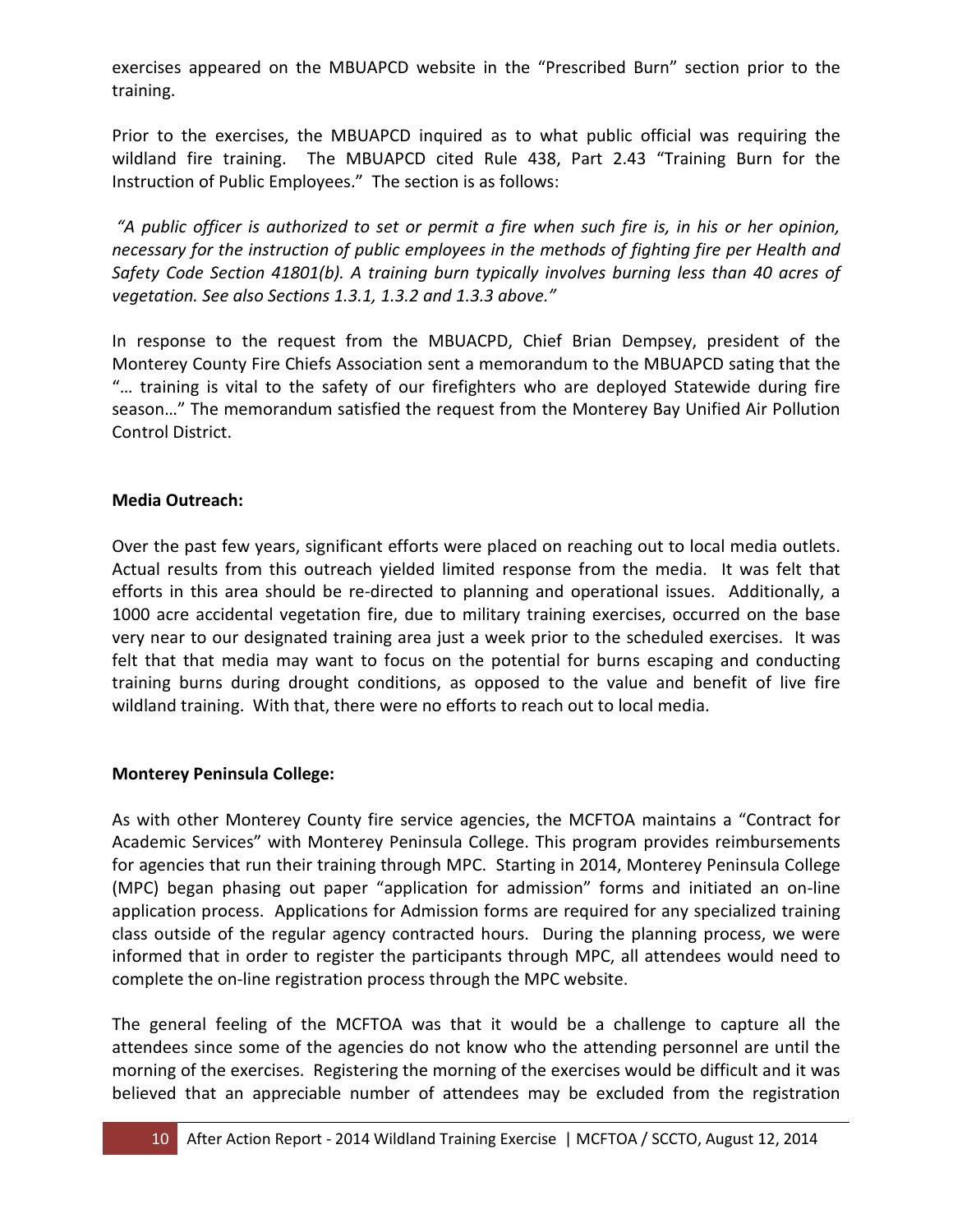process. With these considerations, the decision was made to not process the training exercises through Monterey Peninsula College. The desire is to hopefully get to a point where we could have confidence that nearly all, if not all, participants could be captured in the MPC on-line pre-registration process.

#### **S-234 Ignition Operations Class:**

As part of the wildland training exercises, an S-234 Ignition Operations class was held on May 15 – 16, 2014 at Fort Hunter Liggett. A third day of practical training was scheduled for May 17, 2014 but was cancelled due to unfavorable burning conditions.

The 16 hour class was open to fire service employees from Monterey, Santa Cruz, and San Benito Counties. Instructors for the class were Dan Freeh and Chris Williams, both members of the Fort Hunter Liggett Fire Department. Initially, (16) students had signed-up for the class. Due to out-of-county deployments the day before the class that affected students from both Monterey and Santa Cruz Counties, (6) students did not attend. A total of ten students completed the class and were issued NWCG course completion certificates.

Students registered by mailing in a registration form to Captain Pat O'Connell at the Salinas Fire Department. The registration fee was \$75.00 which could be paid by check or on-line using Pay Pal or a credit card through the MCFTOA website.

Once students submitted the class registration forms, they were provided with instructions for the pre-course work. Additionally, students were provided with instructions, which included a unique PIN, for registering with Monterey Peninsula College through the on-line registration process.

## **Operational Summary:**

The goal of the wildland training exercises was to provide at least three single-day wildland firefighting training opportunities for personnel from Monterey, Santa Cruz, and San Benito County fire agencies. The three-day format was selected to provide training opportunities on three different shift days of the 48 / 96 work schedule. This format would allow agencies the opportunity to send on-duty personnel from each of the three shifts, in addition to the flexibility of deploying resources and personnel based on the needs and abilities of the agency.

The overall goal of the training exercises was to provide live-fire advanced wildland firefighting training under realistic conditions. This goal was indeed met by repeated live-fire mobile attack scenarios presented to the engine companies during each day of instruction.

The exercises were designed as advanced live-fire wildland firefighting training. Agencies were strongly advised to have participating personnel already trained in wildland safety procedures, wildland firefighting tactics and operations, wildland firefighting tools and equipment, wildland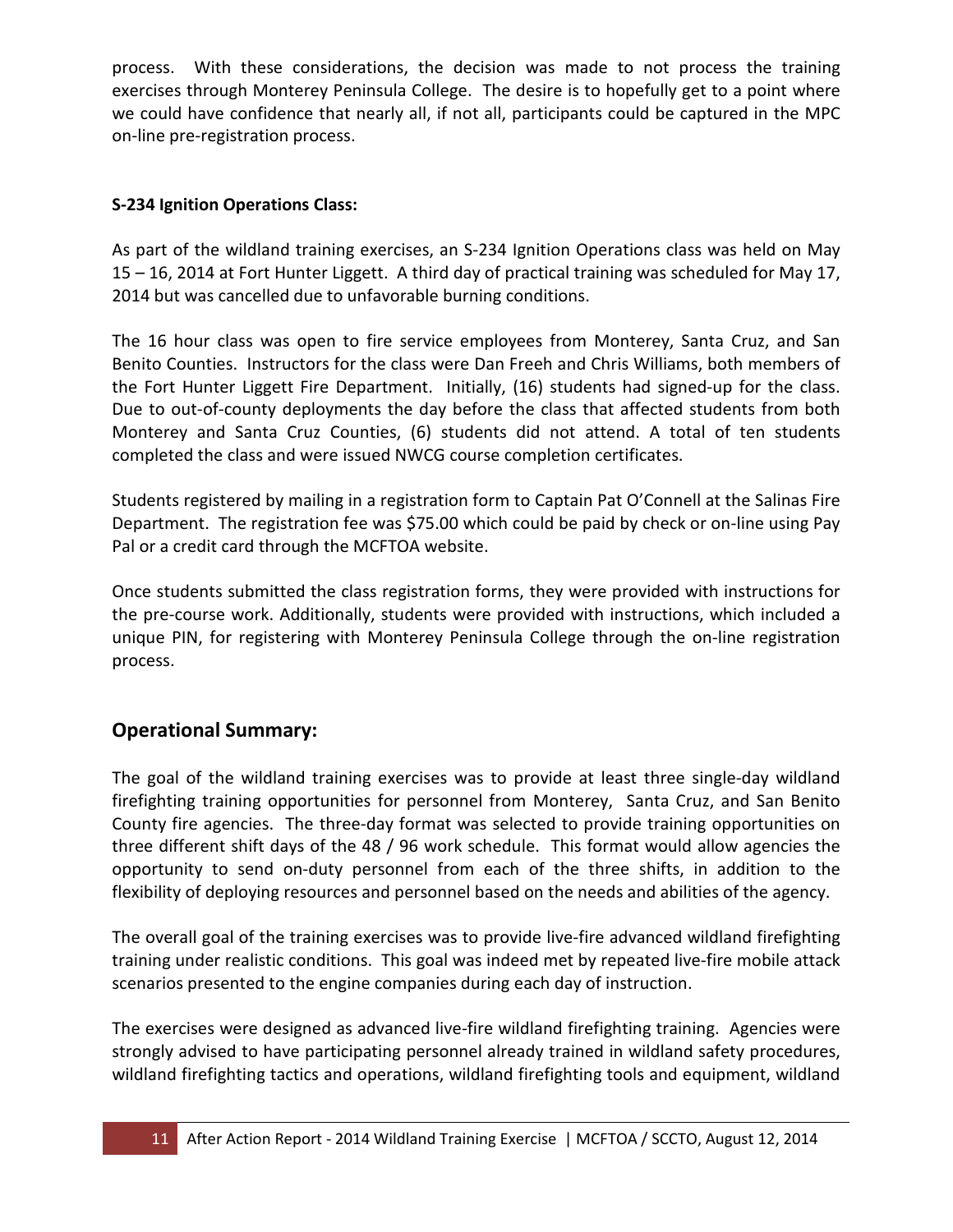fire weather, and fire shelter deployment. Having this accomplished prior to the exercises allowed for the maximum time available dedicated to live-fire training.

Overhead personnel and instructional staff were recruited from various Monterey and Santa Cruz County fire agencies and repeated notices were sent to all agencies asking for overhead personnel support. The minimum operational overhead staffing needed to support a single Strike Team, (5-7 engines) was established as (1) Incident Commander, (1) Safety Officer, (1) Strike Team Leader, and (3) Instructors. Additionally, a minimum standard of (1) water tender per strike team was also established.

Prior to the exercises, a participation goal was established at between 10 - 14 engine companies per day. This would allow for (2) Strike Teams, with between  $5 - 7$  engine companies per Strike Team, each operating in one of the 6 available branches. Total participation was ultimately determined by the amount of overhead personnel available to support each day of training.

During the exercises the span of control remained at a reasonable level based on the amount of overhead personnel and student participation. Additional student participation would have required an increase in overhead personnel and logistical support from the Monterey and Santa Cruz County fire agencies. As it was, overall agency participation was lower than anticipated. With the lower participation, a single Strike Team was formed on June  $28<sup>th</sup>$ , and (2) Strike Teams were formed on June 30<sup>th</sup>.

As initiated in 2013, participating engines were formed into Strike Teams as opposed to Branches. Specific geographical areas were designated as Branches in order to identify the specific training area. Previous groupings of engines would be designated as "Branches" operating at locations also referred to as a "Branch." As an example, Branch 1, with a Branch Director, would operate in a designated area also identified as "Branch 1." This limited flexibility if the need arose to move a Branch, such as Branch 2 to a different area known as Branch 4. This would cause confusion since Branch 2 was now in Branch 4 but would need to maintain the designator of Branch 2. In previous Wildland Fire Schools an assigned Branch would typically remain within their assigned areas and relocation of Branches was uncommon.

In order to provide more flexibility for moving groups to different areas, and to remain consistent with current out-of-county or in-county deployments, the grouping designations used were Strike Teams with corresponding identifiers of STL 2175 and ST 2327. If the need arose, and a ST was operating in Branch 2 and required relocation to Branch 4, it was a simple process of re-assigning the ST to Branch 4. This allowed the group to retain the ST designator regardless of where the group was operating.

The use of "Division" designators was considered for identifying a specific training area but was determined that this could also lead to confusion when scenario Incident Commanders would identify locations within their scenario as Divisions such as Division Alpha and Division Zebra. All things considered, the use of Strike Team designators for grouping engines was the most effective method considered and utilized for the 2014 format.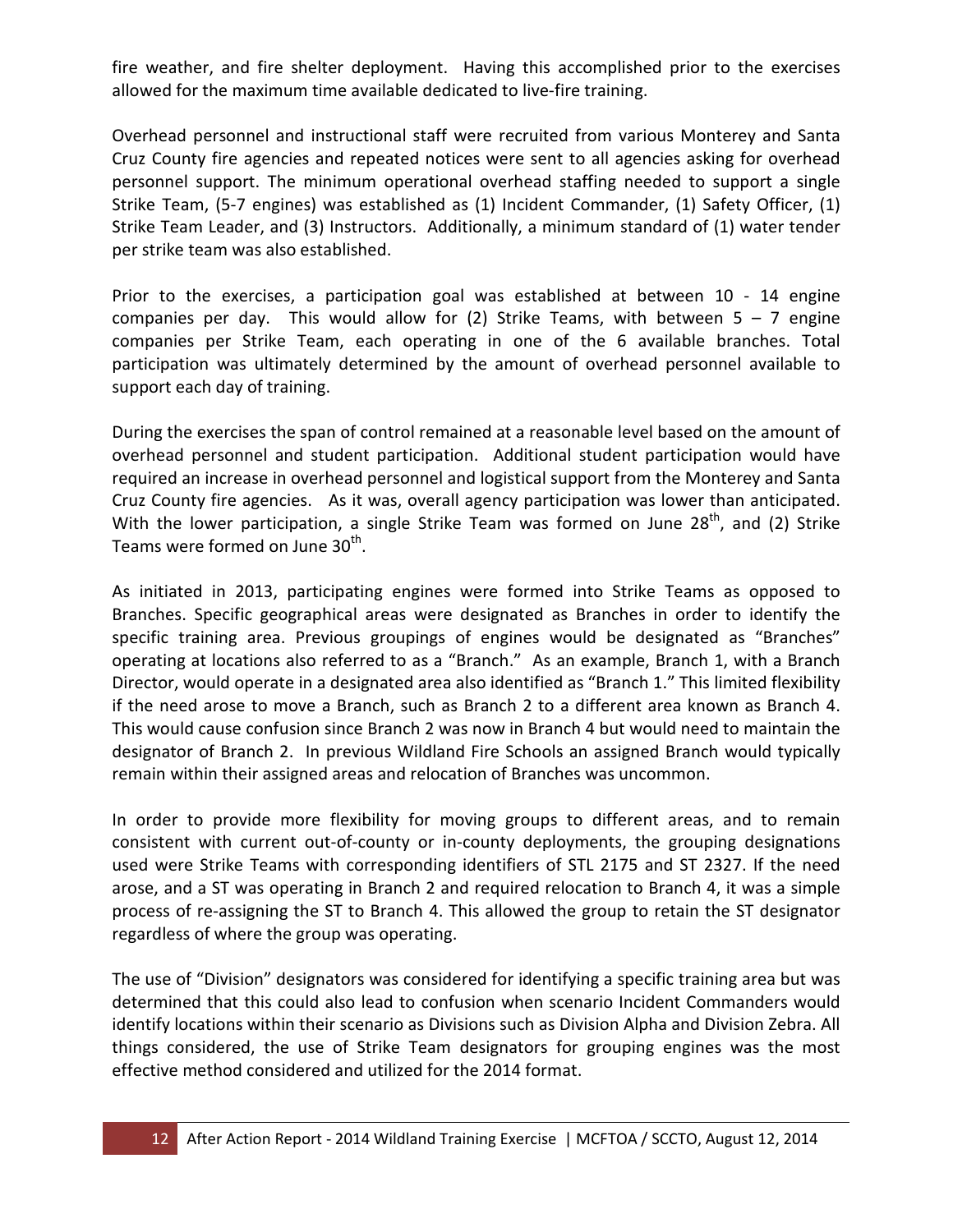Based on the desired outcome, the overall goal of providing high-quality advanced live-fire wildland firefighting training for Monterey, Santa Cruz, and San Benito County fire agencies was unquestionably achieved. Participating engine companies were able to form up in Strike Teams, with a Strike Team Leader, and engage in multiple live-fire wildland firefighting training scenarios under extremely realistic conditions. Engine companies were encouraged to practice techniques based on their agency's policies and procedures. Additional training opportunities included a check-in process, incident briefing, review of the IAP, safety briefing, vehicle inspection, radio communications, mobile fire attack, incident command principles, working with other agencies, size-up, resource deployment, fire behavior and weather monitoring, drafting procedures, off-road driving, fire extinguishment techniques, crew leadership, base camp operations, ICS 214 usage, and mop-up procedures.

#### **Daily Operations:**

#### **Daily Schedule:**

| 0830-0900 | Check-In                                |
|-----------|-----------------------------------------|
| 0900-0915 | <b>Overhead Personnel Briefing</b>      |
| 0920-0940 | <b>Incident Briefing</b>                |
| 0950-1030 | Instruction / Additional Safety Review  |
| 1030-1230 | Firing Operations / Live-Fire Scenarios |
| 1230-1330 | Lunch                                   |
| 1330-1630 | Firing Operations / Live-Fire Scenarios |
| 1630-1700 | Mop-up                                  |
| 1700-1730 | Post Incident Briefing                  |

#### **Check-In:**

Resource and personnel check-in occurred each day from 0830 - 0900 hours. All resources and personnel were accounted for on the Apparatus / Personnel Check-In Rosters and the Overall Personnel Check-in Form. Liability waiver forms were completed and received from 100% of the attendees. Each engine company was given an Incident Action Plan during check-in.

#### **Incident Action Plan:**

A comprehensive and updated Incident Action Plan was developed for each day of the exercises. Each engine company and overhead personnel received an IAP at check-in. IAP's were updated specific to each day. Included in the Incident Action Plan was a blank ICS-214 form that all engine companies and overhead personnel were encouraged to complete.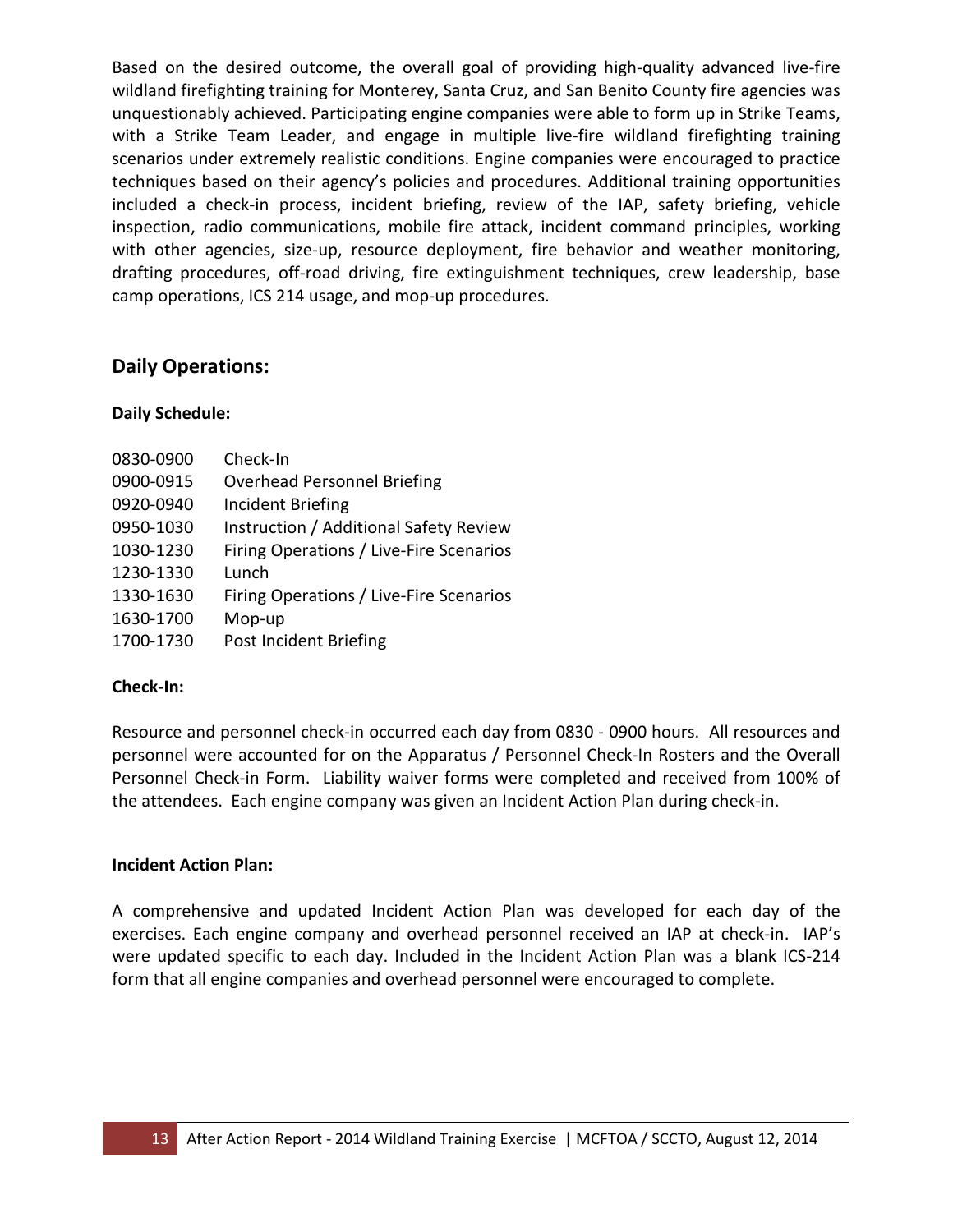#### **Overhead Personnel Briefing:**

An overhead personnel briefing led by the Planning Section Chief was conducted each day prior to the general incident briefing. During this briefing, a complete review of the IAP was performed and daily training objectives were agreed upon.

#### **Incident Briefing:**

Following the overhead personnel briefing, and prior to the start of the daily training, an incident briefing was conducted and attended by all personnel. During the incident briefing the IAP was reviewed, the safety message was covered by the Safety Officer, the training expectations were conveyed, and the daily schedule was provided.

#### **Radio Communications:**

Radio communications for the exercises utilized the standard fire service communication system. Being that there were agencies and personnel from both Monterey and Santa Cruz Counties, utilized frequencies were common to resources in both counties. The command frequency was V-Fire 22 and tactical frequencies were V-TAC 11, 12, 13, 14. Two tactical frequencies were available for each Strike Team. Since these frequencies are non-repeated, communications was limited to line-of-site. Regardless of using either mobile or portable radios, range using these frequencies was very limited which created several radio communications breakdowns. Additionally, although on the same frequency, several radios could not communicate with one another. This did create a challenge since on the first day of the exercises additional portable radios from the communications vehicle were not available. It is believed that the communications issues, as far as radios not to able to communicate with one another, were due to incompatible programming.

Command / Communication Unit 5390 from the Salinas Fire Department was present and in operation on the second day of the exercises. The operator of Command 5390 served as the Communications Unit Leader. Command 5390 provided a valuable resource in that the unit was able to establish a reliable radio communication link with the Fort Hunter Liggett Fire Dispatch, provided a "cell site" for Verizon cell phone users which greatly increased our ability to have cell phone coverage, offered a Wi-Fi signal for Internet access, had an elevated camera to monitor activities which could be streamed to a remote site, and constantly monitored and recorded the localized weather. Additionally, the Communication Unit Leader was able to problem solve radio communications issues and provide technical expertise. Command 5390 also had a cache of portable radios that were available for use as needed.

During the live-fire scenario that required assistance from outside agencies, the Communications Unit Leader assumed the role of managing a mobile dispatch center. Under the circumstances, the Communication Unit Leader, Captain Sam Klemek, performed extremely well as a single personnel resource.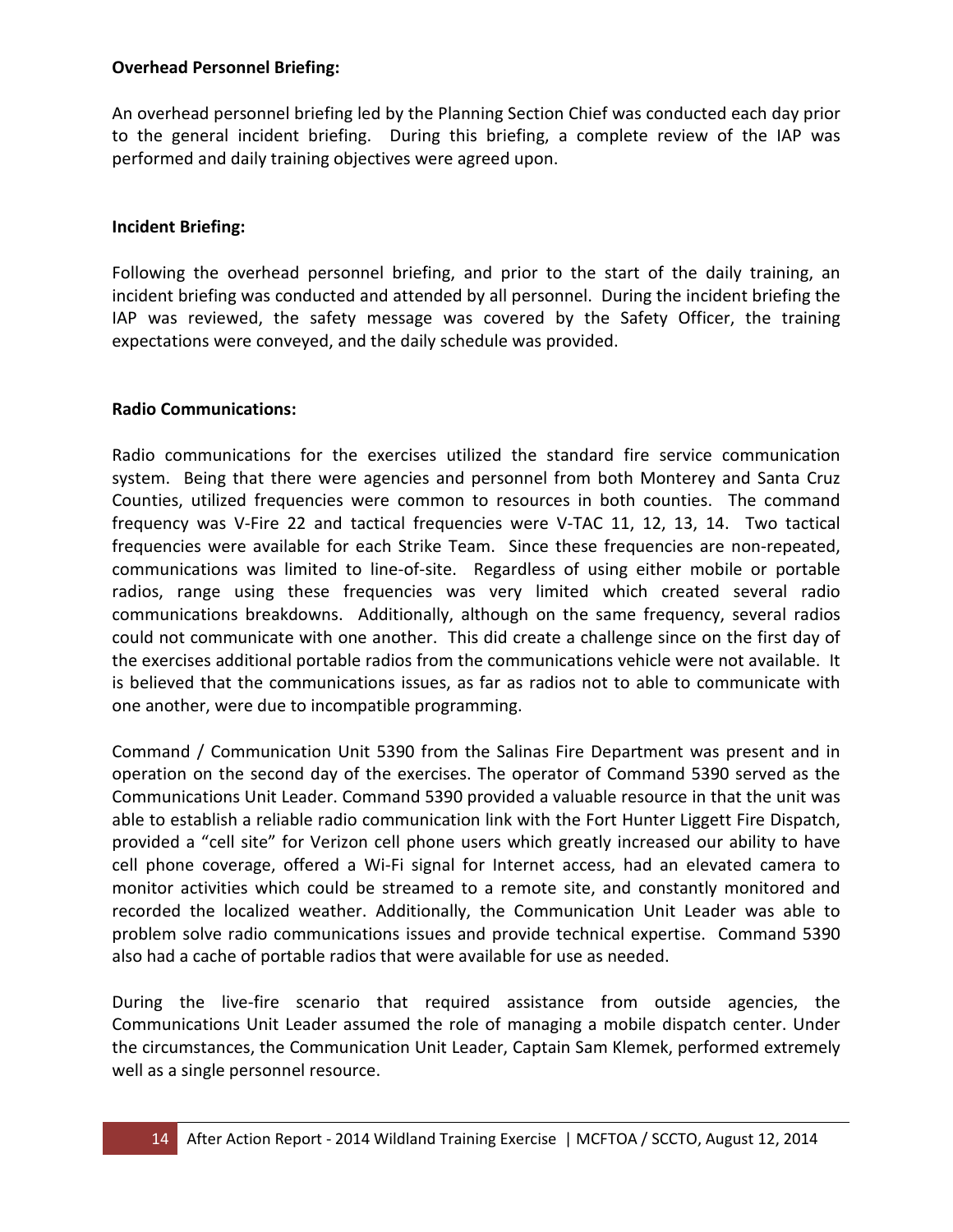#### **Medical Incidents / Injuries:**

During the exercises, there were no reported injuries or illnesses. In an effort to prevent heat related injuries and illnesses, the MCFTOA Wildland Firefighting Training – Heat Illness Prevention Program was implemented.

#### **Basecamp / Command Post:**

A Basecamp and Incident Command Post were established just off of Nacimiento-Fergusson Road about 1.2 miles west of Lower Stony Creek Reservoir. This area also served as the apparatus staging area and the check-in location. The Basecamp contained two portable toilets and a hand washing unit that were contracted from A&G Pumping. Also located at the Basecamp was the Communications / Command Unit.

#### **Logistics:**

The MCFTOA wildland trailer was delivered to the training area by personnel from the Monterey County Regional Fire District and remained at the site for the extent of the exercises. At night, the trailer was moved from near the roadway to an area behind the portable toilets. Having the trailer available at the site greatly increased the convenience of storage in between training days. Items used from the trailer included two "easy up" canopies, several ice chests, trash containers, traffic cones, barricades, "Drop Point" signs, tables, and chairs. The Seaside Fire Department provided (2) "Fire Department Training Ahead" signs that were placed on east and west ends of Nacimiento-Fergusson Road. At the conclusion of the exercises on June 30th, the wildland trailer was returned to the MCRFD Toro Station by MCRFD personnel.

#### **Food Unit:**

All resources and personnel were advised to provide their own food supplies for the exercises. The MCFTOA provided cold drinking water and sport beverages along with various snacks and fruit available for all attending personnel. Surplus perishable snack items were donated to Hope Services in Salinas, CA. at the conclusion of the exercises.

#### **Student Instruction / Live-Fire Scenarios:**

Following the morning incident briefing, all engine companies and overhead personnel conducted a radio check on the assigned frequencies. Participants then formed into Strike Teams and moved to their assigned training area. Prior to the live-fire operations, the assigned Instructors provided verbal instruction on the training expectations, scenario parameters, mobile attack extinguishing techniques, and further safety considerations.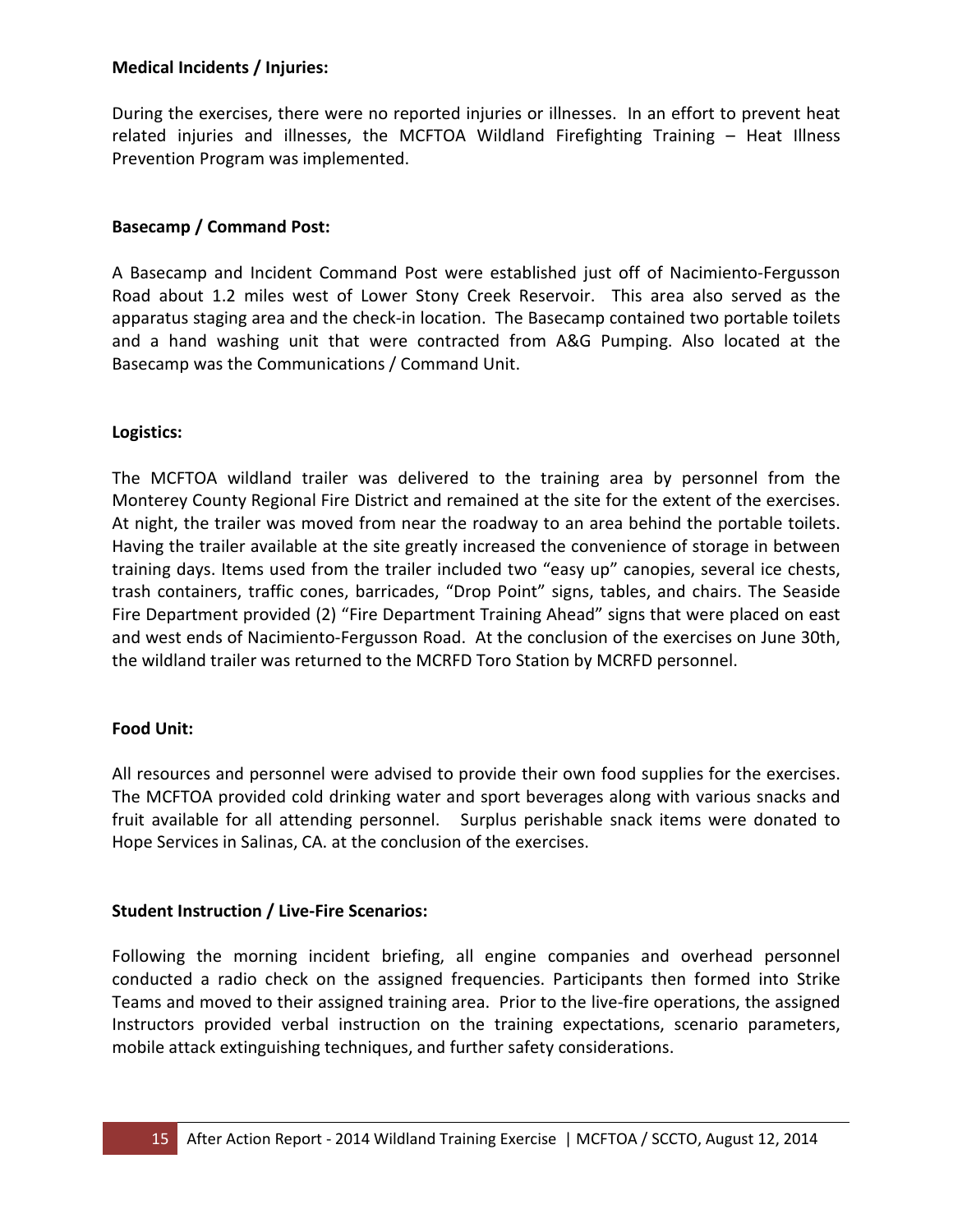The live-fire portion of the instruction was dedicated to engine company mobile attack operations. Mobile attack scenarios were designed by the Strike Team Leaders and Strike Team Instructors. Strike Team Instructors also served as Firing Officers and carried out the scenario firing plan. Each live-fire scenario was limited in size to between 1 and 3 acres. All participants were given multiple opportunities for live-fire mobile attack, initial size-up, incident command, and radio communications. During the live-fire scenarios, Strike Team Instructors monitored student performance and provided feedback as needed.

Prior to each live-fire scenario, a weather reading was obtained to ensure conditions did not exceed the established burning prescription. Hourly weather readings were also taken and recorded to ensure continued adherence to the burn prescription.

On June 30, 2014 the second day of the exercises, a live-fire scenario expanded into a situation that required the suppression efforts of all participating resources, the Fort Hunter Liggett Fire Department, the local resources of the U.S. Forest Service, and resources from the Monterey Fire Department that was conducting a separate nearby wildland training exercise.

At about 1330 hours, a live-fire scenario being conducted in the eastern portion of Branch 2 by units assigned to ST 2327 crossed a dirt road and began burning into the western portion of Branch 3. ST 2175 was operating in Branch 3 at the time. When the fire crossed the road, the Planning Section Chief notified STL 2175 operating in Branch 3 that an unexpected fire was now burning within Branch 3. STL 2175 acknowledged the notification and advised that a burning scenario was just starting in Branch 3. From an observation hilltop in Branch 2, the Planning Section Chief, STL 2327, a ST 2327 Instructor, and the Incident Commander, could observe current burning activities in both Branch 2 and 3. Within about 5 minutes after the fire from Branch 2 crossed the road and started burning into Branch 3, resources from ST 2723 completely controlled and extinguished the fire extending into Branch 3. Up until this point, winds were consistently coming from the west. As the fire that crossed into Branch 3 was being suppressed, wind speed began to increase and wind direction changed to now coming from the south.

The burning scenario in Branch 3 was allowed to progress and was being monitored at ground level by the ST 2175 Instructors, the ST 2175 SOFR, and STL 2175. As the burning scenario grew to a point where resources were about to be called in to make an attack, the Planning Section Chief, observing from a position on a hilltop in Branch 2, noticed  $1 - 2$  spot fires occurring about 100 to 150 yards beyond the head of the training fire in Branch 3. The Planning Section Chief mentioned this to the IC and STL 2327 who were standing nearby and they noticed the same situation. STL 2175 was then immediately notified of the spot fires occurring beyond the head of the training burn in Branch 3.

Realizing that this situation would create suppression efforts beyond the capabilities of the ST 2175 resources, the IC took command of the incident and directed all resources to suppression activities in Branch 3. Due to the spot fires occurring well beyond the head of the fire, and the fire now rapidly moving to the north towards Nacimiento-Fergusson Road, available resources were directed to the corner of Nacimiento-Fergusson Road and San Miguelito Loop Road in an effort to prevent the fire from crossing Nacimiento-Fergussion Road. Additionally, resources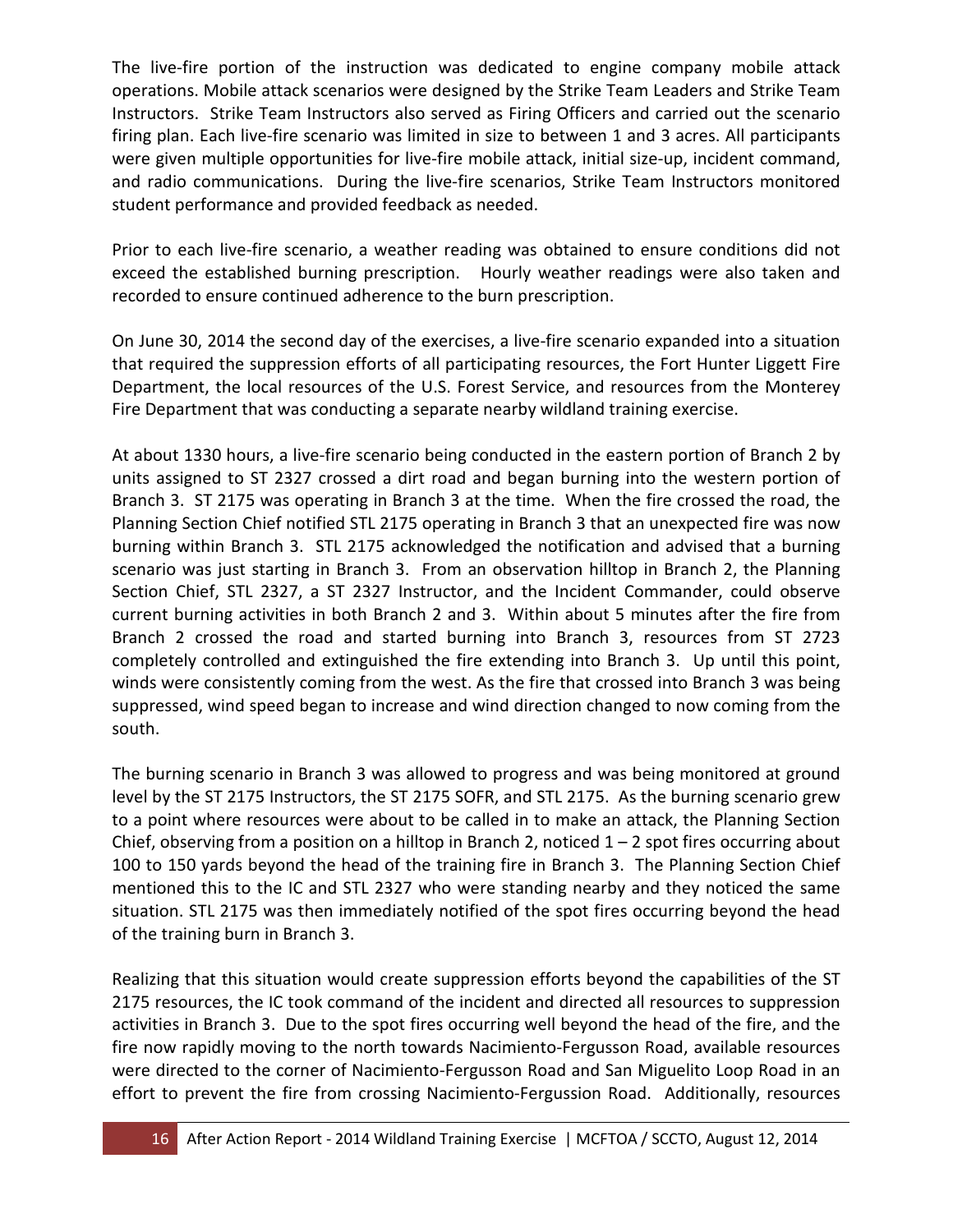were requested from the Fort Hunter Liggett Fire Department, who in turn requested assistance from the U.S. Forest Service stationed at Fort Hunter Liggett. Also, the Monterey Fire Department, which was conducting separate wildland training to the southeast of Branch 3, was requested to assist. After being requested, the Monterey Fire Department units conducted control and suppression efforts along San Miguelito Loop Road.

The fire was named as the "Loop Fire" and all efforts were focused on maintaining the fire to the south of Nacimiento-Fergusson Road. Once sufficient resources were positioned along Nacimientio-Fergusson Road, a back fire operation was initiated along the road moving from San Miguelito Loop Road to the west towards the base camp. The backfire operation was effective in keeping the full force of the fire from reaching Nacimiento-Fergusson Road. As it was, a spot fire did occur on the north side of Nacimiento-Ferrgusson Road that was suppressed by on-scene resources. Due to extreme smoke conditions and numerous emergency vehicles along Nacimiento-Fergusson Road, the roadway was closed to public vehicular traffic for approximately one hour.

At about 1403 hours, Chief 8800 assumed control of the incident and set preparations in place to conduct a controlled burn on the north side of Nacimientio-Fergusson Road in an effort to create an additional buffer space for our planned third day of training. The controlled burn operation was performed under the management of the Fort Hunter Liggett Fire Department with assistance from resources that had been assigned to the training exercise. Outside of the small spot fire that occurred to the north of Nacimientio-Fergusson Road, the expansion of the original training burn remained within the boundaries of Branch 3. The fire was allowed to burn within the boundaries of Branch 3 with limited suppression efforts on the western flank of the fire. The western flank was allowed to burn until conditions allowed for a safe suppression effort. At about 1445 hours, the original fire within Branch 3 was declared contained. At about 1556 hours, the "Loop Fire" was declared under control.

The original expansion of the fire in Branch 3 was estimated at about 80 acres or less. However, it should be noted that the fire was allowed to burn within the Branch with limited direct suppression efforts to control the size of the fire. Control efforts were focused at maintaining the fire within the confines of Branch 3.

Once the "Loop Fire" was under control, the Planning Section Chief called for a meeting of all overhead personnel at the Base Camp. The specific topic of the meeting was to determine if the scheduled third day of the training exercises, planned for July 2, 2014, should occur based upon the potential for expected extreme fire conditions. All overhead personnel were asked for their input on continuing with a third day of training based on the weather and burning conditions witnessed earlier in the day which contributed to the extreme fire behavior and the rapid expansion of the fire in Branch 3. After all overhead personnel had the opportunity to provide input; the majority opinion was that the weather and extreme fire behavior would likely remain present over the next several days. With that, and considering personnel safety and the likelihood that training would most likely be stopped due to unfavorable burning conditions, the decision was made to cancel the third day of training scheduled for July 2, 2014.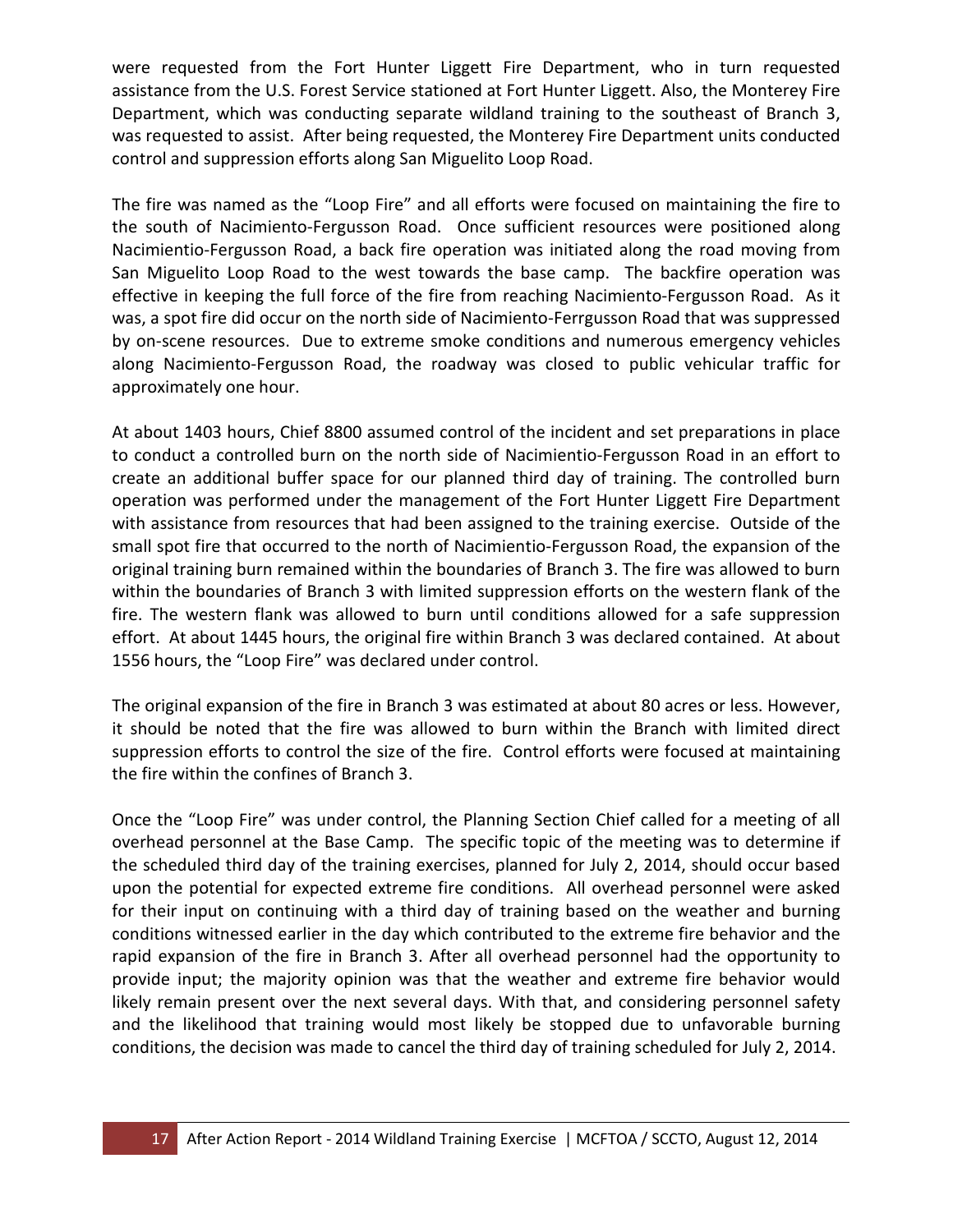Although the fire weather report for June 30, 2014 indicated "… Light winds becoming southwest around 5 MPH in the afternoon," and the local area knowledge that winds do increase and change direction in the afternoon, which was conveyed to all personnel during the incident briefing, the intensity of the winds from the southwest in the early afternoon was not completely anticipated. It was later discovered that a strong marine influence pushed in from the southwest from the Pacific Ocean in the early afternoon which most likely contributed to the increased local wind velocity in the early afternoon.

#### **Water Supply:**

Water supply was provided by (2) agency water tenders each day. The Big Sur Volunteer Fire Brigade provided a tender on both days. A water tender from Santa Cruz County Fire was present on June  $28<sup>th</sup>$ , and a water tender from the Central Fire District was present on June  $30<sup>th</sup>$ . Water was drafted from the nearby Nacimiento River for re-filling the water tenders. A portable "fold-a-tank" was placed near the river water spot to increase the availability of water. The water level at the road crossing of the river where the drafting occurred was very low but did provide sufficient water for fire suppression activities.

#### **Traffic Control:**

Prior to burning operations, "Fire Department Training Ahead" traffic signs were placed on Nacimiento-Fergusson Road on the east and west ends of the assigned training areas. Additionally, when smoke conditions obscured visibility on Nacimiento-Fergusson Road, traffic control measures were instituted to ensure safe passage by private vehicles on the public road.

#### **Mop-Up Activities:**

Mop-Up activities were conducted at the conclusion of each training day. Mop-up was performed based on the established criteria of completely extinguishing all material 100 feet in from the roadways.

#### **Post-Incident Briefing:**

Following each day of training, and prior to units being released, a post incident briefing was conducted with all personnel. A review of the daily activities was conducted along with an advisement given to engine companies to perform a vehicle inspection prior to leaving the training area and to drive with caution when returning to their home bases.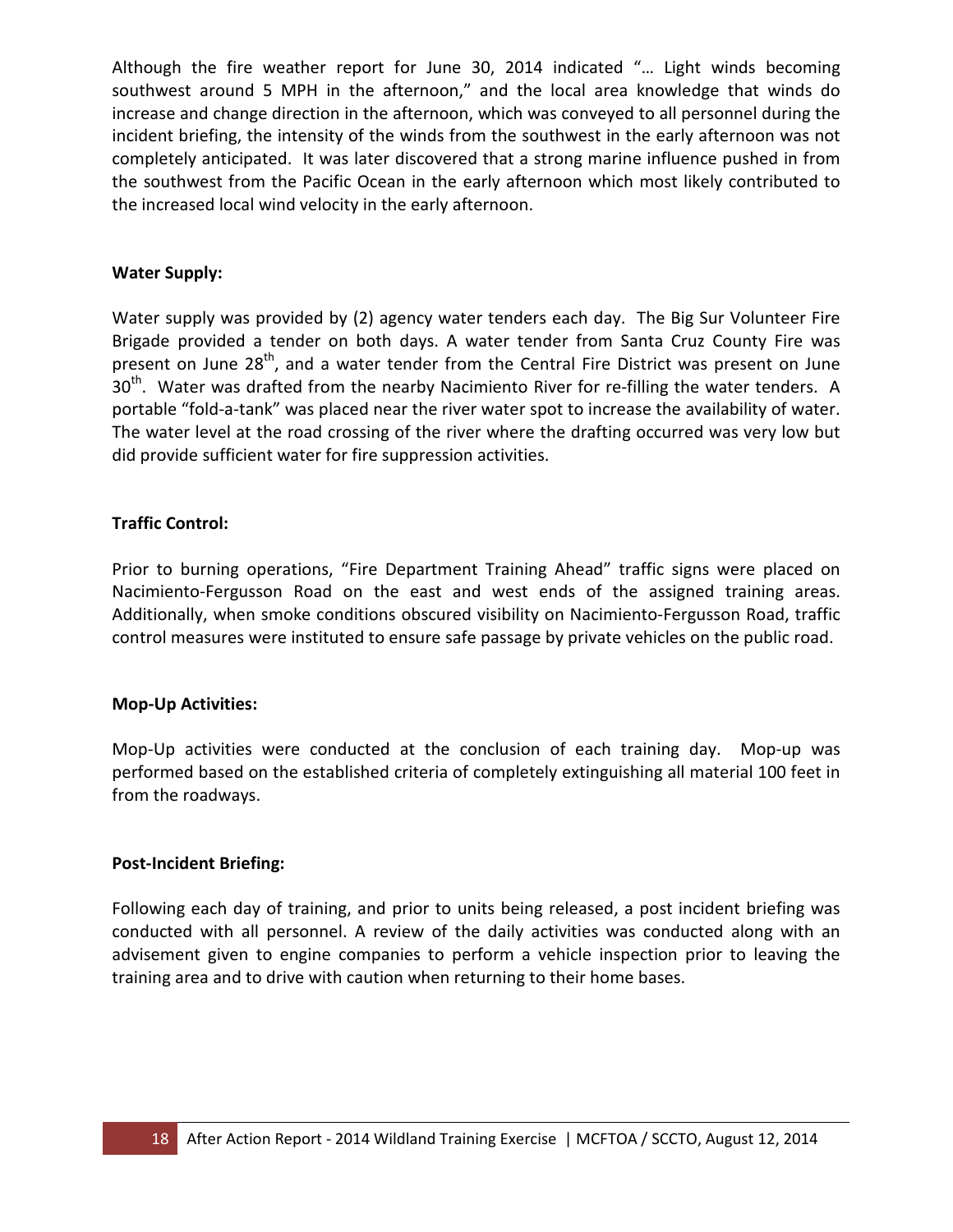#### **Demobilization Plan:**

On June 30, 2014, demobilization forms were provided to all resources. Units were released by the Incident Commander or the Strike Team Leaders as indicated on the form and directed to the base camp for final demobilization clearance.

#### **Evaluation Forms:**

On June 30, 2014, all resources were given evaluation forms to complete based upon their experiences during the training exercises. Additionally, evaluations forms were emailed to all participants at the conclusion of the exercises. A total of 16 completed evaluations were returned with generally positive overall ratings and comments.

On the evaluation form, eight specific questions were asked relating to the wildland training exercises. The rating scale ranged from  $1 - 10$ , with 10 being the best experience and 1 being the worst experience. The average rating for each question is listed below. Addition comments contained on the evaluations forms are found in the attachment section of this report.

|    | <b>Questions</b>                                              | <b>Average Rating</b> |
|----|---------------------------------------------------------------|-----------------------|
| 1. | The Wildland Training Exercises were well organized:          | 9.00                  |
| 2. | The training exercises met our / my expectations:             | 9.43                  |
| 3. | We were given sufficient opportunities for mobile attack:     | 8.91                  |
| 4. | The instructors / leaders communicated well:                  | 8.96                  |
| 5. | The overhead personnel appeared qualified for their position: | 9.07                  |
| 6. | The training area was appropriate for the exercises:          | 9.43                  |
| 7. | We / I would look forward to returning next year:             | 9.93                  |
| 8. | How would rate your overall experience:                       | 9.12                  |

#### **Post-Event Activity:**

#### **Certificates of Participation:**

All personnel who attended the training exercises were provided with a Certificate of Participation indicating the date, amount of hours, and a brief description of the training.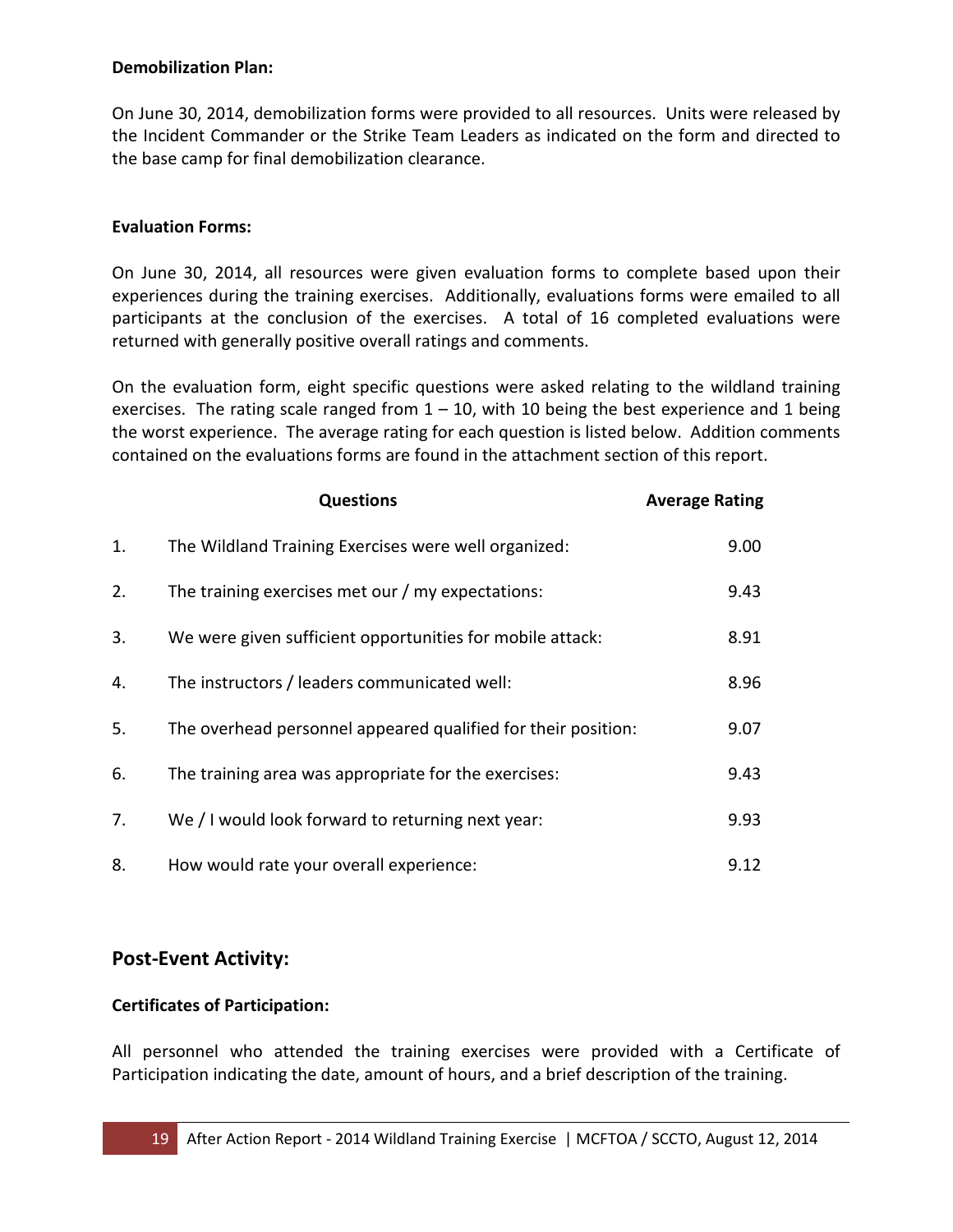#### **Certificates of Appreciation:**

All overhead and support personnel were provided with a Certificate of Appreciation from the MCFTOA. Additionally, agencies that provided support or supplies will be provided with a Certificate of Appreciation.

#### **Financial Summary:**

A financial summary is provided below. A detailed Financial Statement is provided in the attachment section of this report.

#### *Expenses:*

| Food Supplies:       |                            | 283.56 |       |        |         |  |
|----------------------|----------------------------|--------|-------|--------|---------|--|
| Logistical Supplies: |                            | 597.75 |       |        |         |  |
| Fuel:                |                            | 115.24 |       |        |         |  |
| Administration:      |                            |        | 61.82 |        |         |  |
|                      | <b>Total Expenses:</b>     |        |       |        | 1056.37 |  |
| Revenue:             |                            |        |       |        |         |  |
| Registrations:       |                            | 940.00 |       |        |         |  |
|                      | <b>Total Revenue:</b>      |        |       |        | 940.00  |  |
|                      | <b>Total Overall Cost:</b> |        |       | 118.37 |         |  |

#### **After Action Report:**

Within 60 days from the conclusion of the Wildland Training Exercises, the Planning Section Chief will submit a comprehensive After Action Report to the MCFTOA and the SCCTO.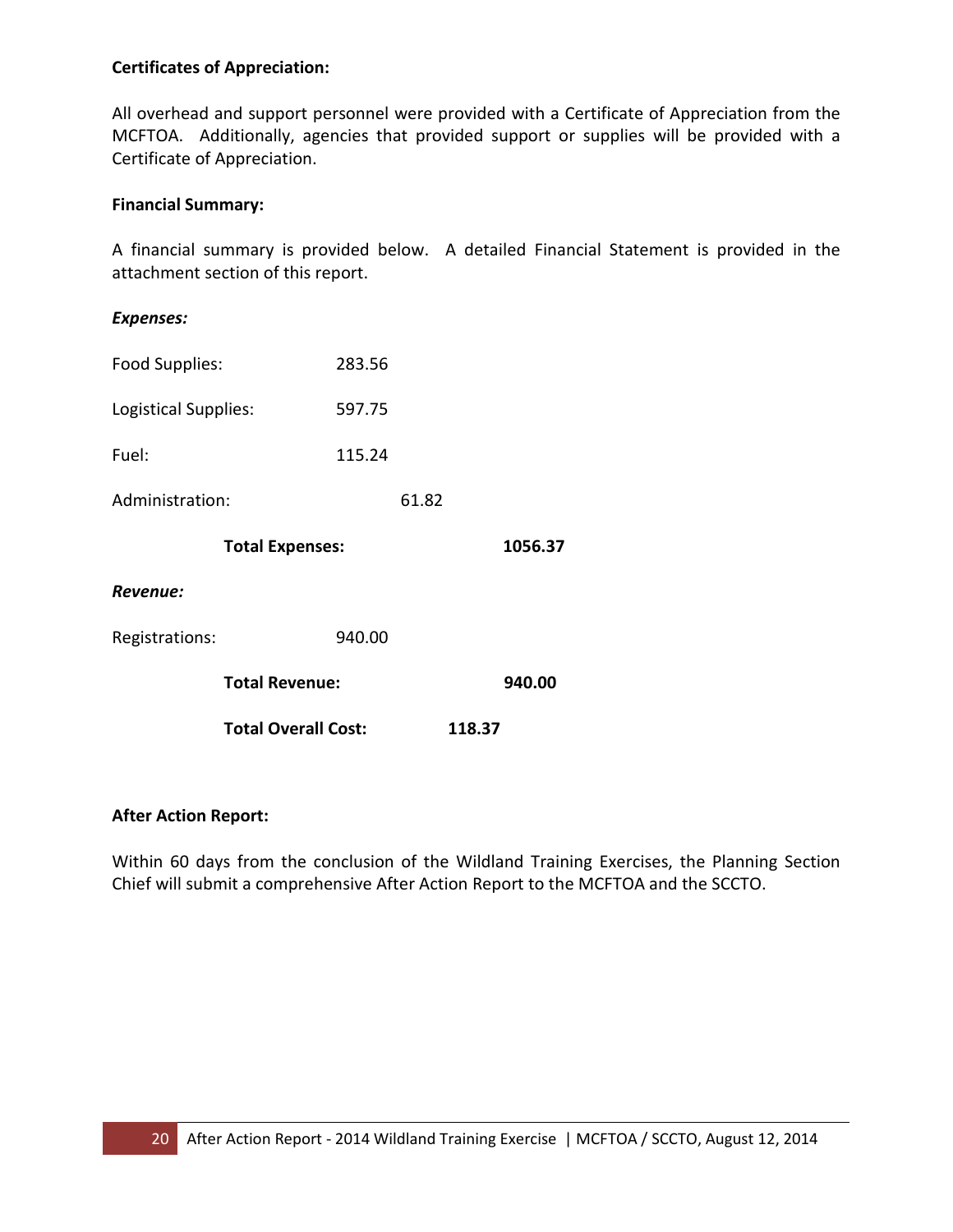#### **Recommendations:**

The following recommendations are based on situations occurring during the 2014 wildland training exercises, along with previous exercises occurring in 2011, 2012, and 2013. Additional recommendations may be presented as discussions and planning begins for future training exercises.

- 1. A minimum of 5 engines should be required for a Strike Team. More than 5 engines, 6 9, should remain as part of a single Strike Team.
- 2. A line safety officer (SOFR) should be required for each Strike Team.
- 3. A minimum of 3 Instructors should be assigned to each Strike Team.
- 4. The Live Fire Prescription should be adjusted so that when two of the three criteria are met, burning will be stopped.
- 5. A "Training to Actual Incident Transition Plan" should be developed and implemented that contains specific assignments during an event that requires all training resources. (Planning Section Chief to report to the Communications Vehicle and assist with communications functions)
- 6. A command / communications vehicle should be required on every training day to ensure effective communications with outside resources and internal communication reliability. The unit should be staffed with no less than two personnel.
- 7. A portable repeater system should be deployed to ensure effective ground level communications between resources and the communication unit.
- 8. A representative from the Fort Hunter Liggett Fire Department should be present during the exercises and assigned to the overhead staff.
- 9. A "black line" should be established on the North side of Nacimiento-Fergusson Road at a width of no less than 50 feet. The 50 foot width may include the width of an immediately adjacent dirt road.
- 10. A minimum of (1) water tender should be assigned to each Strike Team.
- 11. A formal demobilization plan should be developed and implemented.
- 12. Consideration should be given to expanding the exercise attendees to agencies beyond Monterey and Santa Cruz Counties to ensure adequate on-site resources.
- 13. Consider developing a Wildland Training Exercise Management Team utilizing personnel from Monterey and Santa Cruz County fire agencies.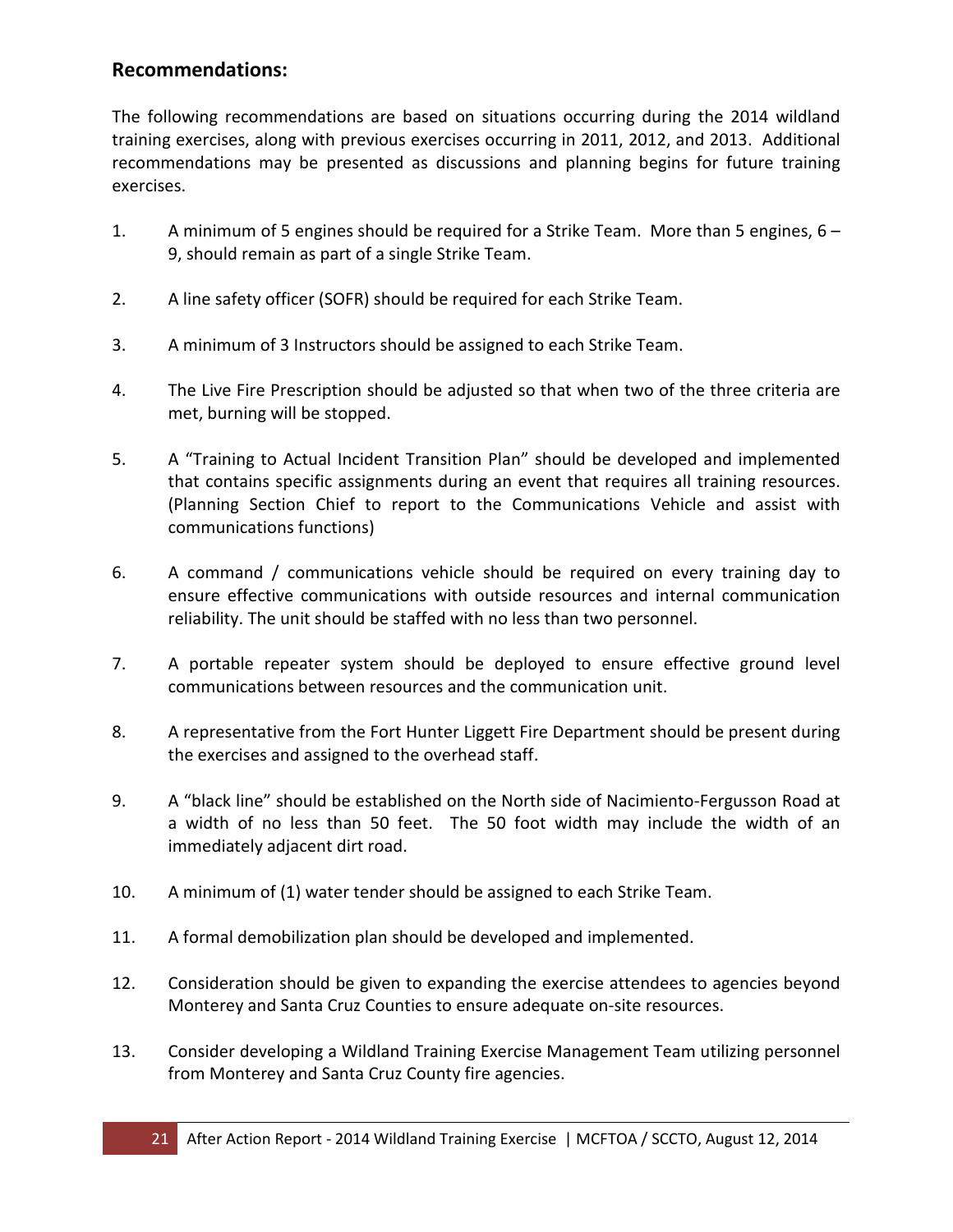- 14. Firing scenarios between Branches should not occur at the same time. Scenarios should alternate so that all resources are not engaged in fire attack at the same time.
- 15. Once resources reach more than 10 engines per day, a paramedic ambulance should be assigned to the training site.
- 16. If a paramedic ambulance is assigned to the training site, a physical dedicated medical aid station should be established. The station should be a minimum  $10'$  x  $10'$  tent with sides, or other appropriate portable structure, with provided air conditioning.
- 17. Consider incorporating other types of practical wildland training into the training curriculum such as structure protection, rapid escape, and mobile attack to progressive hose lay transition.
- 18. Continue to explore the possibility of implementing a Task Book sign-off program.
- 19. Consider re-implementing the Monterey Peninsula College reimbursement program for the training exercises.
- 20. Consider utilizing the wildland training exercises as an operational area, and adjoining operational area, movement drill.
- 21. Remain open for allowing agencies the ability to conduct separate basic wildland firefighting training separate from the advanced mobile attack training in a separate area but operating under the same Incident Action Plan.
- 22. Future wildland training exercises should not occur beyond the first full week in June of a given year unless predicted weather patterns allow for favorable burning conditions which would include increased RH levels and decreased air temperatures. This could also include exercises later in the year including late fall and early winter depending upon on fuel moisture content.
- 23. Continue discussions and planning for transitioning the current wildland training exercises into the Traditional Wildland Fire School.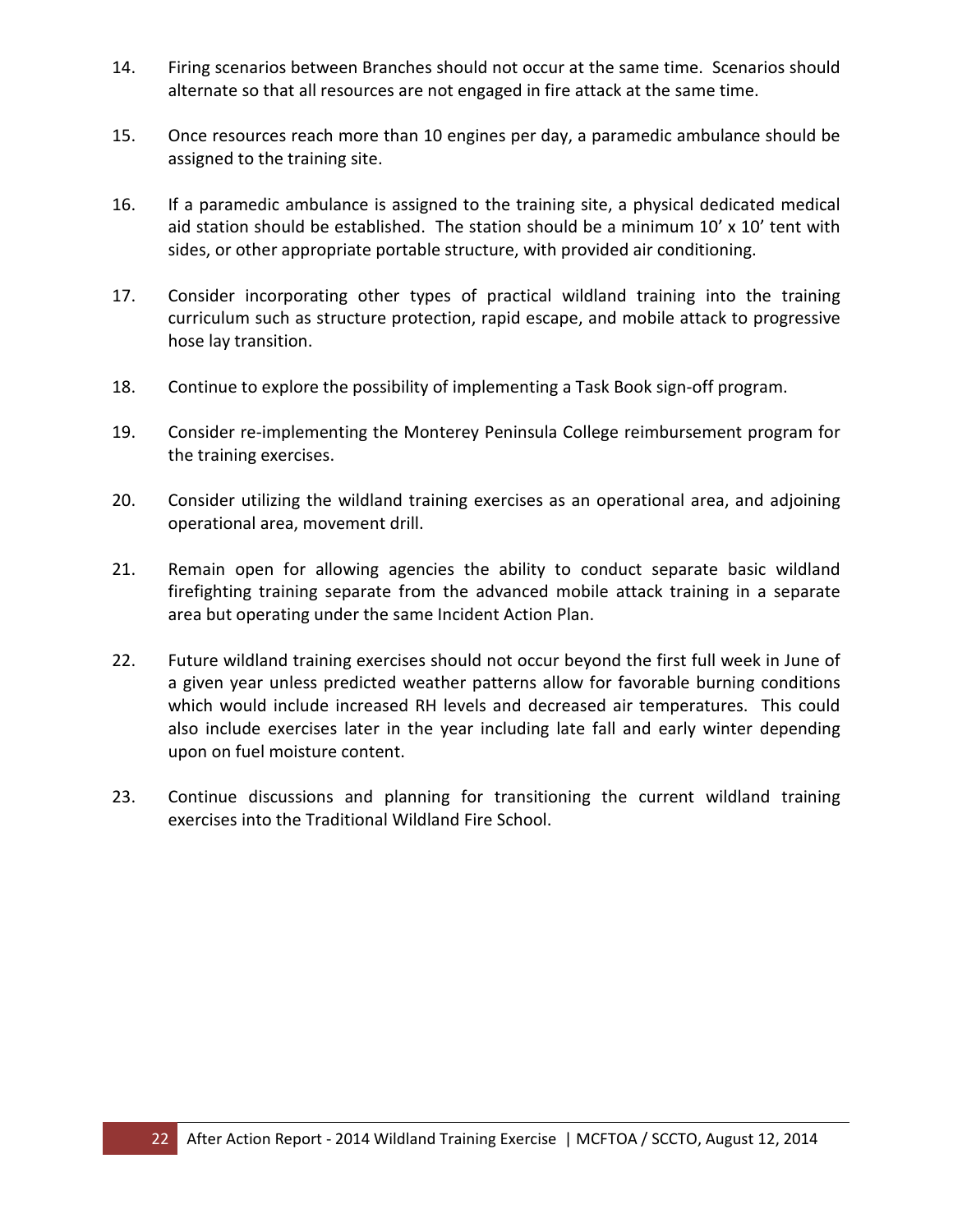## **Wildland Training Exercise - June 28, 30, July 2, 2014 Overhead Personnel List - Final**

|                                | June 28 <sup>th</sup> | June 30 <sup>th</sup> | July 2nd<br><b>Canceled</b> |
|--------------------------------|-----------------------|-----------------------|-----------------------------|
| <b>Incident Commander:</b>     | Pat O'Connell         | Pat O'Connell         | Pat O'Connell               |
| PIO:                           | Dan Gearhart          | Dan Gearhart          | Dan Gearhart                |
| <b>Planning Section Chief:</b> | Dan Gearhart          | Dan Gearhart          | Dan Gearhart                |
| <b>Operations:</b>             |                       |                       | Jim Delucci                 |
| <b>Safety Officer:</b>         | <b>Mike Ditano</b>    | <b>Brad Hinckley</b>  | <b>Todd Skrabak</b>         |
| <b>Assistant Safety:</b>       | <b>Johnny Fox</b>     | <b>Mike Ditano</b>    |                             |
| <b>Strike Team Leader:</b>     | Deano Lindsey         | <b>Brett Loomis</b>   | <b>Brett Loomis</b>         |
| <b>Strike Team Leader:</b>     |                       | <b>Ron Rickabaugh</b> | Jason Hyjduk                |
| Instructor                     | <b>Mike Conrad</b>    | Dale Williams         | Peter Robbert               |
| Instructor:                    | Dave Jensen           | Peter Robbert         | John Lundgren               |
| Instructor:                    | <b>Tim Theilen</b>    | <b>Mike Conrad</b>    | Dave Jensen                 |
| Instructor:                    | Jim Delucci           | Jason Hajduk          | <b>Mike Conrad</b>          |
| Instructor:                    | <b>Mike Venezio</b>   | <b>Jed Wilson</b>     | <b>Jed Wilson</b>           |
| Instructor:                    |                       |                       | <b>Tim Theilen</b>          |
| Instructor:                    |                       |                       | MacDonald                   |
| Instructor:                    |                       |                       | Dale Williams               |
| SOFR:                          | <b>Todd Skrabak</b>   | John Lundgren         | <b>Todd Korver</b>          |
| SOFR:                          |                       | <b>Tim Theilen</b>    | <b>Brad Hinckley</b>        |
| <b>Comm Unit Leader:</b>       |                       | Sam Klemek            | Sam Klemek                  |
| <b>Agency Rep:</b>             | <b>Clinton Tolle</b>  | <b>Clinton Tolle</b>  | <b>Clinton Tolle</b>        |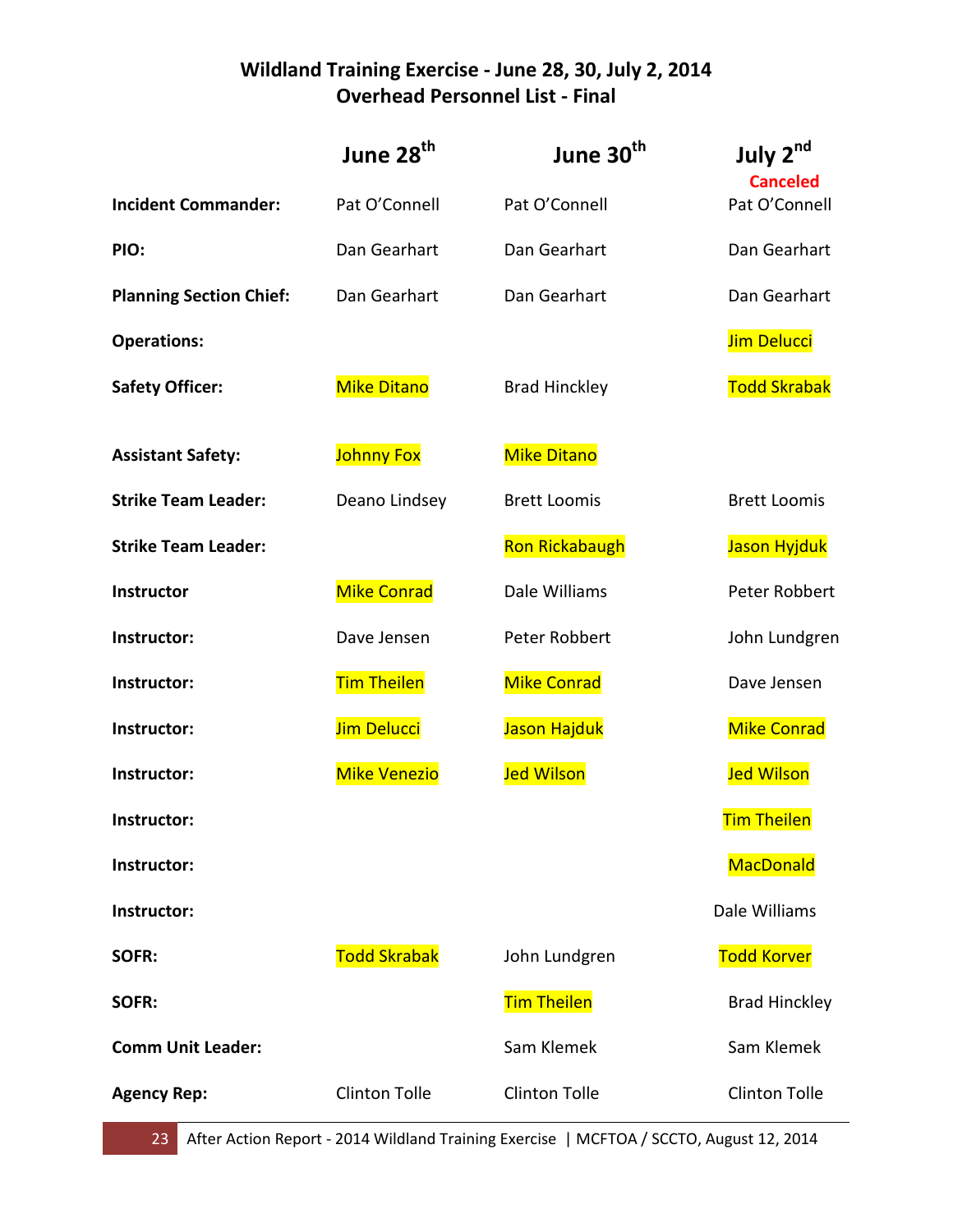# **Wildland Training Exercises June 28, 30, July 2, 2014 Resource List - Final**

| June 28, 2014  | June 30, 2014  | <b>July 2, 2014</b> |
|----------------|----------------|---------------------|
|                |                | <b>Canceled</b>     |
| <b>ST 2175</b> | <b>ST 2175</b> | <b>ST 2175</b>      |
| 7731           | 5611           | 5611                |
| 3536           | 6131           | 7831                |
| 2537           | 5431           | 7832                |
| 2636           | 3438           | 1766                |
| 3438           | <b>WT 7840</b> | 1760                |
|                |                | <b>WT 5544</b>      |
|                |                | <b>WT 7840</b>      |
| <b>WT 7840</b> | <b>ST 2327</b> | <b>ST 2327</b>      |
| <b>WT 2951</b> | 3536           | 3536                |
|                | 2636           | 2636                |
| * 7832         | 2537           | 2537                |
| * 7834         | 1774           | 3438                |
|                | <b>WT 3450</b> | 2736                |
|                |                | <b>WT 3450</b>      |
|                | C5390          | C5390               |

\*Separate training activity. Not part of the advanced mobile attack training.

Highlighted areas indicate Santa Cruz County resources.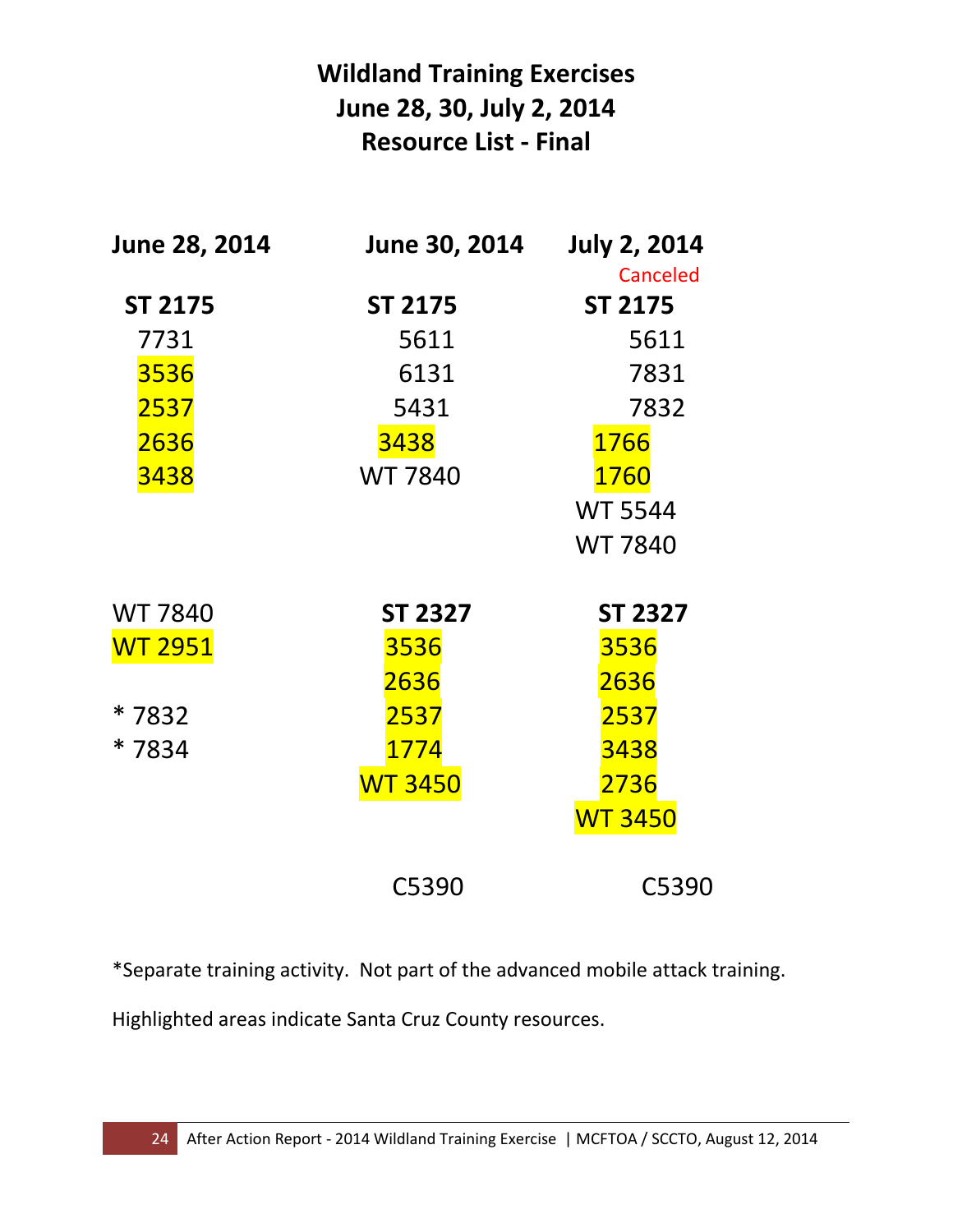## *Revised: May 24, 2014*

**The Monterey County Fire Training Officers Association and the Santa Cruz County Training Officers are pleased to offer:**

# Wildland Firefighting Training



# **For Monterey, Santa Cruz, and San Benito, County Fire Agencies June 28, 30, July 2, 2014 0900-1700 each day – Check In: 0900 hrs. Fort Hunter Liggett Military Installation**

(Staging area: Nacimiento-Fergusson Road, 1.2 miles west of Lower Stony Creek Reservoir)

- *Three Separate Days of Advanced Wildland Firefighting Training*
- *Live-Fire Scenarios Focusing on Mobile Attack*
- *Incident Command and Firing Opportunities*
- *Beverages and Snacks Provided – Bring your own lunch*
- *Certificate of Participation*

*Cost: \$10.00 per person / per day (Agencies will be invoiced based on total agency personnel participation)*

*The registration deadline for Monterey, Santa Cruz, and San Benito County Fire Agencies is Friday, June 13, 2014 at 1700 hrs. After that date, open registration may occur depending on space availability. Please resister ASAP so we can plan accordingly.* 

*For agencies wishing to participate, complete the registration form and email to: Monterey County / San Benito County agencies: [mcftoa@att.net](mailto:mcftoa@att.net) Santa Cruz County agencies: [mikec@aptosfire.com](mailto:mikec@aptosfire.com)*

*These training exercises are designed as engine-company based advanced wildland firefighting operations for Type 3, 4, 5, 6, and 7 engine companies as per ICS 020-1. Only personnel assigned to an agency engine company will be allowed to participate. By participating, agencies are assuring that assigned personnel are authorized to attend, are covered by workers' compensation*  insurance, have been provided appropriate wildland PPE and are trained in the use of such PPE, are physically fit to participate in *strenuous live-fire wildland firefighting training, and have received recent training in fire shelter deployment, LCES, the 10 standard fire* orders, the 18 watch-out situations, wildland fire behavior, wildland firefighting tactics & strategy, wildland fire weather, wildland firefighting safety procedures, wildland firefighting tools and equipment, and any other appropriate wildland firefighting training that would prepare the attendee for participating in strenuous and advanced live-fire wildland firefighting training that includes mobile fire *attack. Participating agencies are also assuring that fire apparatus drivers attending are properly trained in fire apparatus operations, both on and off-road, and have the appropriate license as required by the California Department of Motor Vehicles.*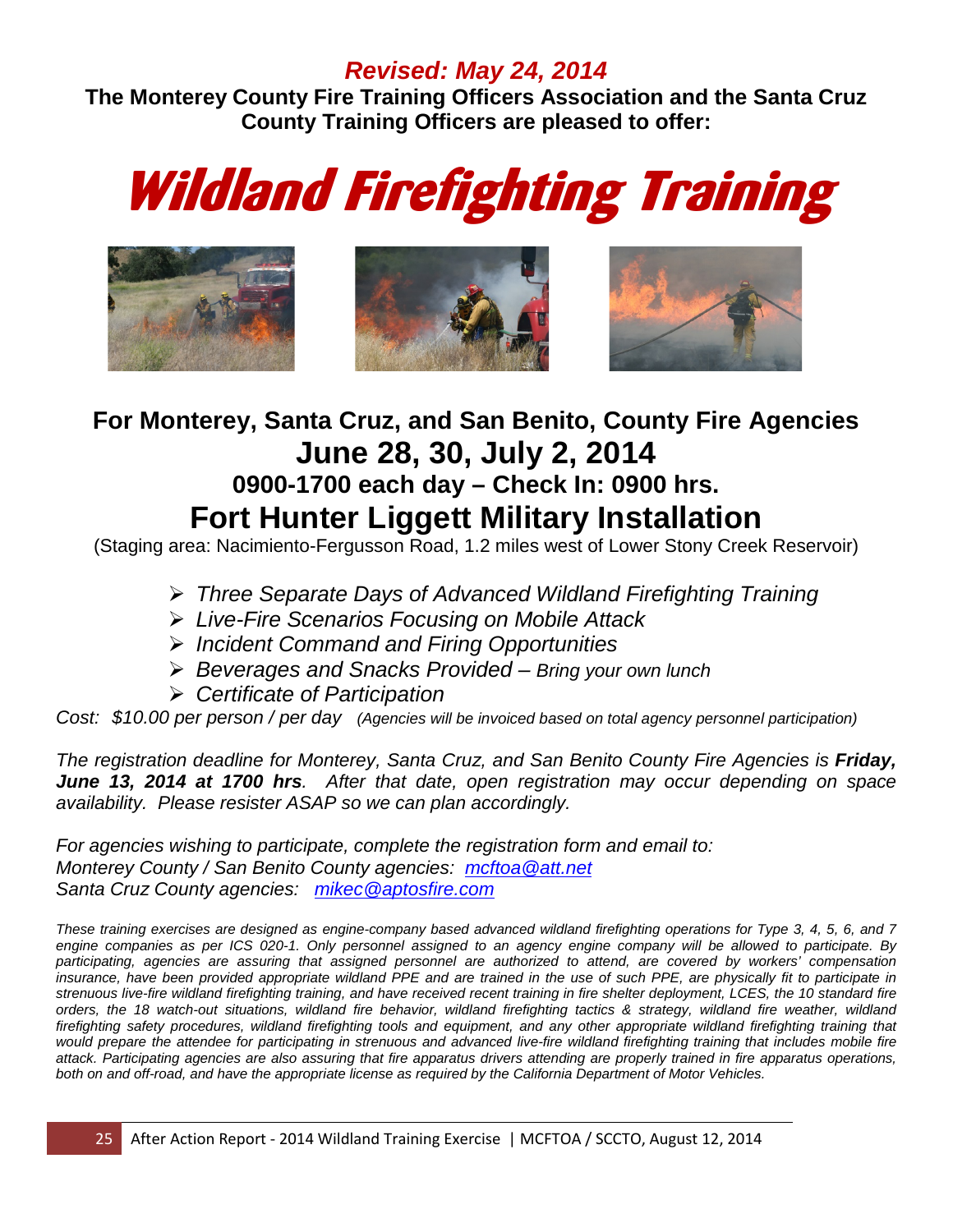# **Financial Statement**

**Expenses:**

**Food Supplies:**

| June 27, 2014               | Water, Sport Beverages, Snacks     |                                   | 291.39      |        |
|-----------------------------|------------------------------------|-----------------------------------|-------------|--------|
| June 28, 2014               | Ice, Trash Bags                    |                                   | 42.87       |        |
| June 30, 2014               | Snacks                             |                                   | 20.97       |        |
| June 30, 2014               | Ice                                |                                   | 32.32       |        |
| July 2, 2014                |                                    | <b>Returned Food Supplies</b>     | $-(103.99)$ |        |
|                             |                                    | <b>Total Food Supplies:</b>       |             | 283.56 |
| <b>Logistical Supplies:</b> |                                    |                                   |             |        |
| June 26, 2014               | (6) 6' Folding Tables              |                                   | 323.94      |        |
| June 26, 2014               | Tent Spikes, Recyclable Containers |                                   | 73.81       |        |
| July 1, 2014                | <b>Portable Toilets</b>            |                                   | 200.00      |        |
|                             |                                    | <b>Total Logistical Supplies:</b> |             | 597.75 |
| Fuel:                       |                                    |                                   |             |        |
| June 28, 2014               | Gasoline                           |                                   | 59.08       |        |
| June 30, 2014               | Gasoline                           |                                   | 56.16       |        |
|                             |                                    | <b>Total Fuel:</b>                |             | 115.24 |
| <b>Administration:</b>      |                                    |                                   |             |        |
| July 19, 2014               | Certificates, Mailers              |                                   | 42.08       |        |
| July 21, 2014               | <b>Certificate Mailing</b>         |                                   | 19.74       |        |
|                             |                                    | <b>Total Administration:</b>      |             | 61.82  |
|                             |                                    |                                   |             |        |

 **Total Expenses: \$ 1058.37**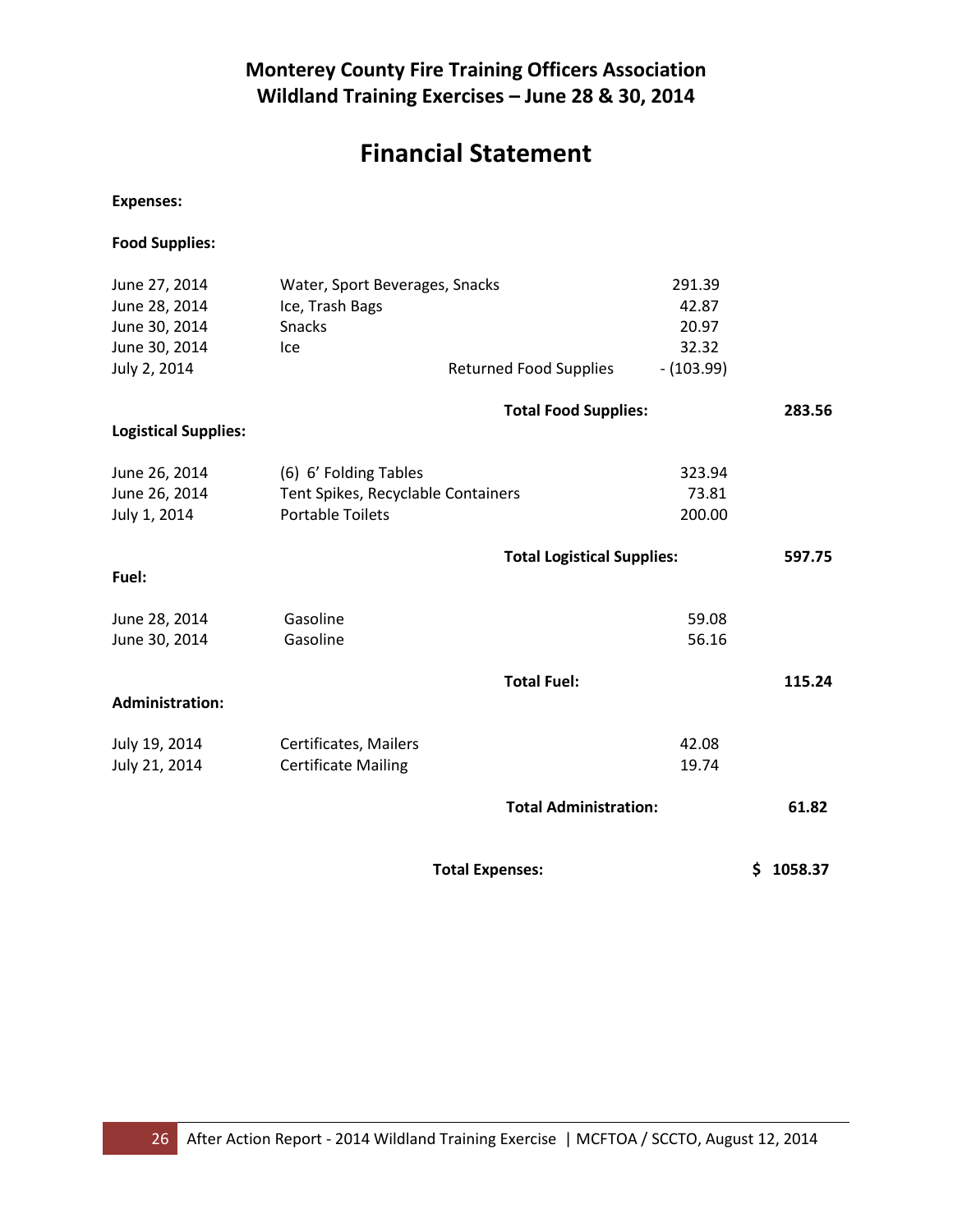#### **Revenue:**

#### **Registrations:**

|                                                 | <b>Total Revenue:</b> | S.<br>940.00 |  |
|-------------------------------------------------|-----------------------|--------------|--|
| Marina Fire Department                          | (5 personnel)         | 50.00        |  |
| Monterey County Regional Fire District          | (3 personnel)         | 30.00        |  |
| Presidio of Monterey Fire Department            | (4 personnel)         | 40.00        |  |
| Salinas Fire Department                         | (3 personnel)         | 30.00        |  |
| Spreckels Volunteer Fire Company                | (2 personnel)         | 20.00        |  |
| Big Sur Volunteer Fire Brigade                  | (18 personnel)        | 180.00       |  |
| Cachagua Fire Protection District               | (4 personnel)         | 40.00        |  |
| Santa Cruz County Training Officers Association | (55 personnel)        | 550.00       |  |

**Total Cost: \$ 118.37**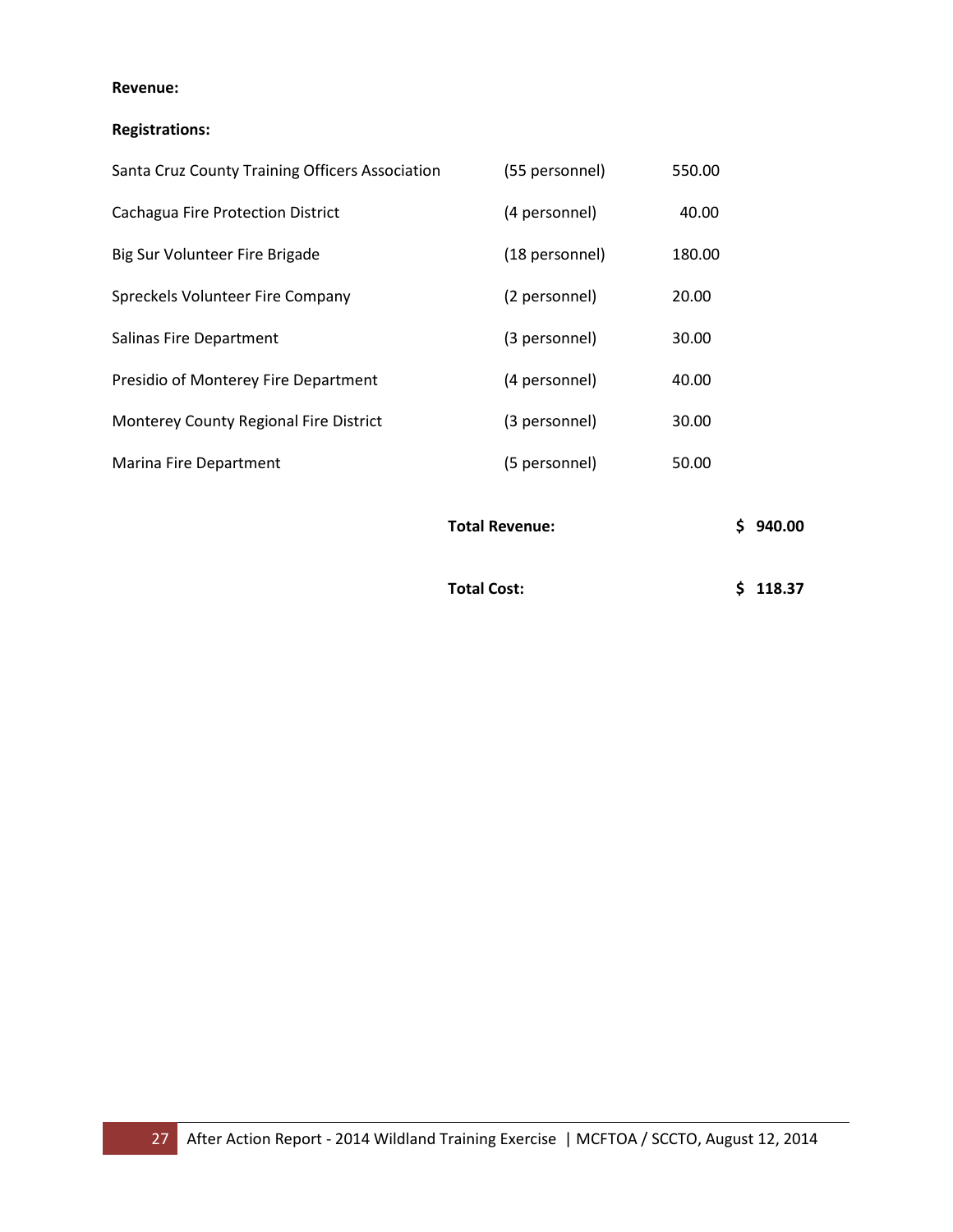## **Wildland Training Exercises June 28 & 30, 2014**

## **Evaluation Results**

The following are results from the returned evaluation forms. There were a total of 16 returned evaluations.

On the evaluation form, eight specific questions were asked relating to the wildland training exercises. The rating scale ranged from  $1 - 10$  with 10 being the best experience, and 1 being the worst experience. The average rating for each question is listed below.

|    | <b>Questions</b>                                              | <b>Average Rating</b> |
|----|---------------------------------------------------------------|-----------------------|
| 1. | The Wildland Training Exercises were well organized:          | 9.00                  |
| 2. | The training exercises met our / my expectations:             | 9.43                  |
| 3. | We were given sufficient opportunities for mobile attack:     | 8.91                  |
| 4. | The instructors / leaders communicated well:                  | 8.96                  |
| 5. | The overhead personnel appeared qualified for their position: | 9.07                  |
| 6. | The training area was appropriate for the exercises:          | 9.43                  |
| 7. | We / I would look forward to returning next year:             | 9.93                  |
| 8. | How would rate your overall experience:                       | 9.12                  |

Two questions were asked concerning the training exercises. The specific answers are listed below.

#### **The best part of the training exercise were:**

"Watching the switch from a school operating mode to a live fire mode."

"Live burns."

"The ability for myself to participate in an overhead position and experience the training from a different perspective."

"Being able to have our branch. This allowed for all the new volunteers to work at and experience fire in a controlled environment at their own pace."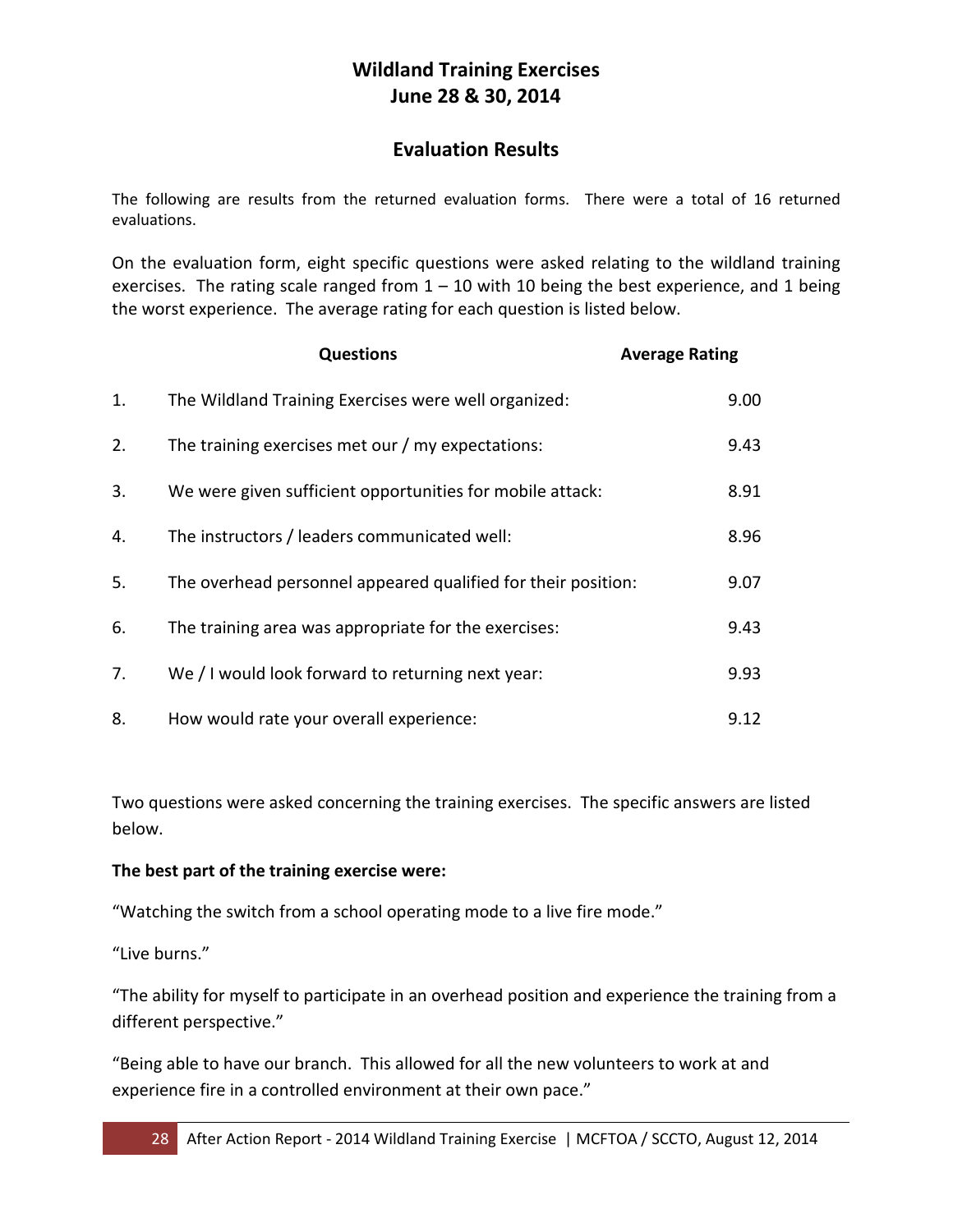"Live fire environment."

"Be able to provide live fire training for the employees who were newer to our Unit and department."

"Mobile attack. Good valley to practice this skill."

"The escape. Seeing what the incident looked like at the very edge of the prescription. I'm not sure if any overhead had seen that before."

"Escaped fire."

"Coordinating a fire attack with Branch 2 and overhead."

"Live fire."

"The multiple burns."

"Live fire!!"

"Learning occurs at every level."

#### **Something that didn't go so well was:**

"Hunter Liggett choosing to conduct their burn at that time and location."

"Prescription was not met in 3 phases and the fire got away."

"Nothing from my position."

"Communications / radio programing issues – lack of overhead personnel assigned to ICP."

"The transition between normal operations and escape were clunky and could have been smoother with a little pre-planning prior to burning, it worked out."

"Wind shifted as the last fire was lit. Caused problems and extra work for everyone."

"The escape and the limited resources. In the future we need to have a command plan for knowing exactly who is going to be in charge of what. For less than (10) resources, we should consider one branch or altering firing so that contingencies are in place."

"Transition from training to active fire."

"Communications were difficult one fire was live."

"Bent bumper."